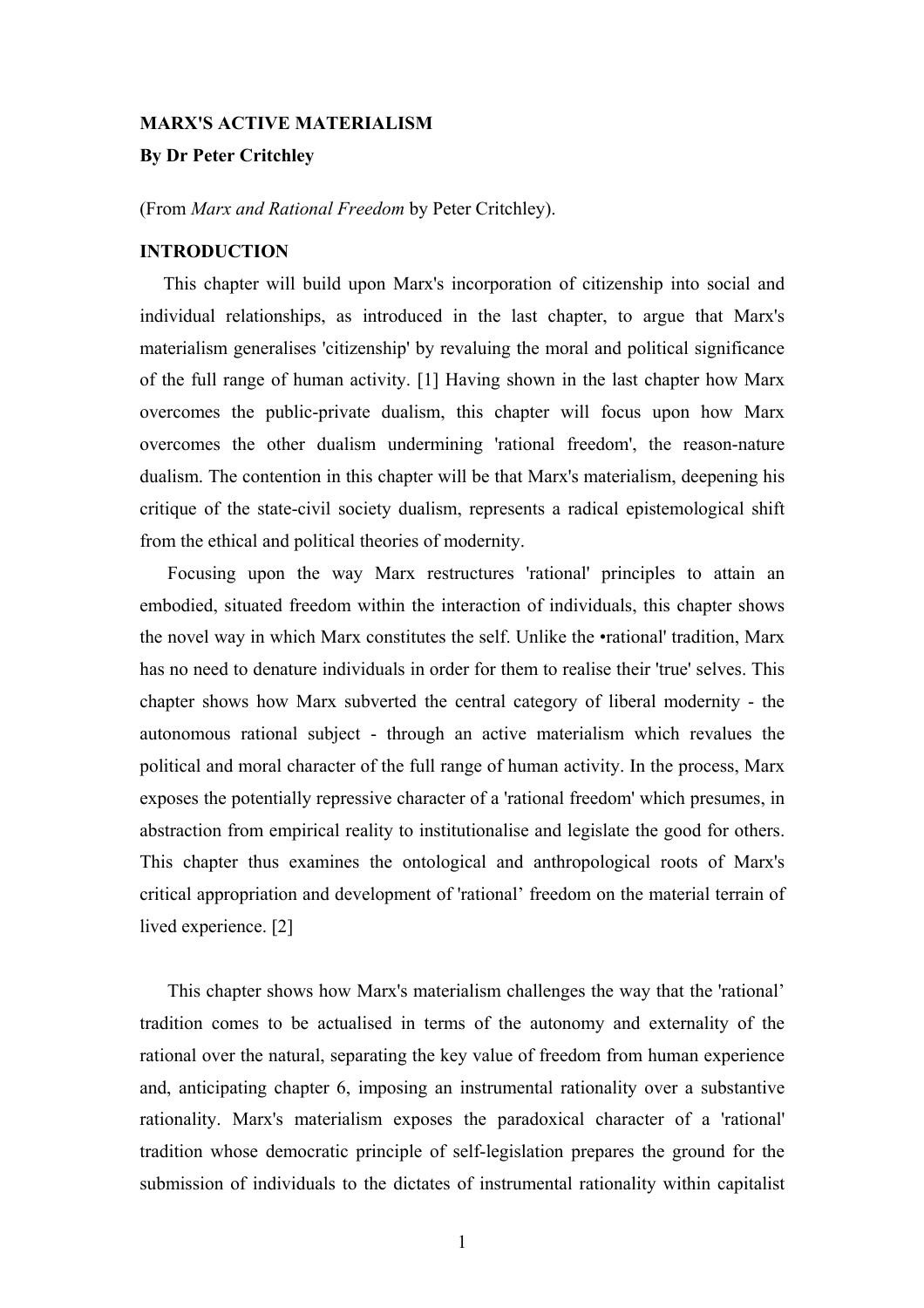forms. Integrating reason and nature, Marx subverts the rationalised structures of an alienated social life. This chapter constructs Marx's concept of the human essence as creative self-realisation so as to envisage a 'true' mode of life which corresponds to the ontology of human beings rather than, as with capitalism, contradicts it. This achieves a genuine coincidence between individual and communal well-being. The unity of the freedom of each and the freedom of all - the basic principle of 'rational freedom' expressing human mutuality, interaction and reciprocity - becomes integral to social existence and no longer exists, as in the 'rational' tradition, as an abstract code, an impossible or impotent 'ought-to-be' raised above the real natures of individuals. 'Rational' principles are invested in the everyday life of real individuals. Affirming a fuller sense of material life in terms of what it means for individuals to realise their 'true' selves, Marx is able to conceive a genuine reciprocity, interaction and exchange located within a communal *modus vivendi*.

This chapter shall consider these related topics in order, dealing first with Marx's social conception of citizenship as beyond 'rational' dualism (section 1) and the Foucaultian critique of reason as repressive (section 2) before proceeding to Marx's location of the philosophical ideal in real life (section 3), his ideas about the creative human essence (section 4), and with the democratic implications of his 'active' materialism (section 5). The purpose is to establish Marx's anthropological and ontological foundations for transcending 'rational' dualisms, rescuing the normative component of 'rational freedom' from within an alien realisation under the state and capital and identifying it with the realisation of the communal human essence. The rational 'ought-to-be' is thus rooted in the real, creative, unfolding natures of individuals.

The first section possesses something of an intermediary character, relating to the incorporation of citizenship in social relationships discussed in the last chapter in relation to Marx's critique of Hegel's state-civil society dualism, but also introducing Marx's materialism as pertinent to contemporary attempts to challenge the 'rational' terms of modern politics. This introductory section identifies the political and moral implications of Marx's reworking of the rational tradition, relating the 'active' conception of citizenship as a social movement to the materialist basis of Marx's transformation of 'rational' philosophy. Marx is shown to dissolve the institutional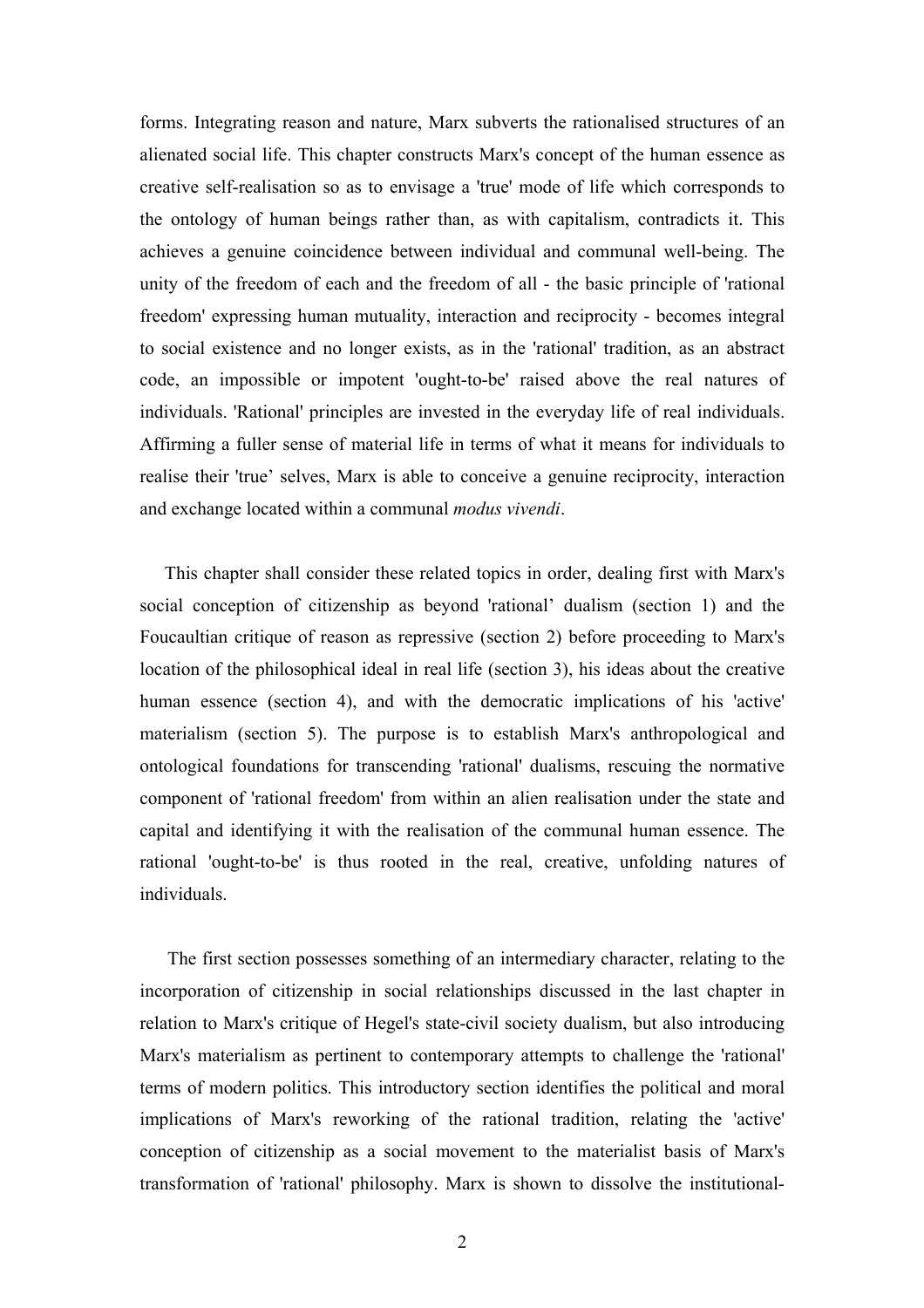systemic apparatus of state and capital raised above real society by revaluing the sensuous practicality of human experience. He challenges the way that the 'rational' tradition invests politics and morality in the state in abstraction from the real life activities of real individuals (section 1).

In seeking to define Marx's communism as actualising an ideal community of ends drawn from the tradition of 'rational freedom', this thesis is careful to show Marx as addressing the repressive tendencies of 'rational freedom'. Marx is shown to remove the basis for raising public over private, reason over nature. In arguing that Marx's appropriation of 'rational' themes explicitly dissolves the 'totalitarian' possibilities of reason institutionalised as the state, law and bureaucracy, particular use is made of Foucault's critical stance on the relation of reason and freedom. Section 2, therefore, discusses certain aspects of Foucault's work in order to set Marx's appropriation and transformation of 'rational freedom' within a critical framework which stresses the emancipatory as against the repressive tendencies of reason. Foucault is important in delineating Marx's reworking of 'rational' themes. With freedom emerging as a practise embedded in social life, Foucault is compared to Marx in developing an alternative to the abstract-institutional realisation of reason in the state.

Having set the argument within an interpretative grid which highlights the dual character of reason, the chapter proceeds to show how Marx realised the emancipatory potential of reason against its repressive tendencies. Proceeding from the view that Marx didn't so much break with 'rational' philosophy as define a normative materialist immanence which socialised the ideal (section 3). Marx is shown to define an ontology of self-creation as the basis of politics as expressing a mode of life which realises human nature and satisfies human needs (section 4). The rational is united with the natural. The ideal community of ends implicit in rational freedom obtains a materialist-ontological basis here. Further, by locating the revolutionary force in the transformative praxis of the *demos*, Marx is shown to be able to realise the emancipatory and normative principles of 'rational freedom' without having to resort to an educational dictatorship, whether this dictatorship is exercised through the 'illusory' general will of the state and law (anticipating the argument of chapter 6) or through the 'revolutionary' party (section 5). In short, Marx's materialism is shown to be crucial in integrating the dualisms of public-private and reason-nature so as to realise the 'rational' ideal community of ends in everyday society.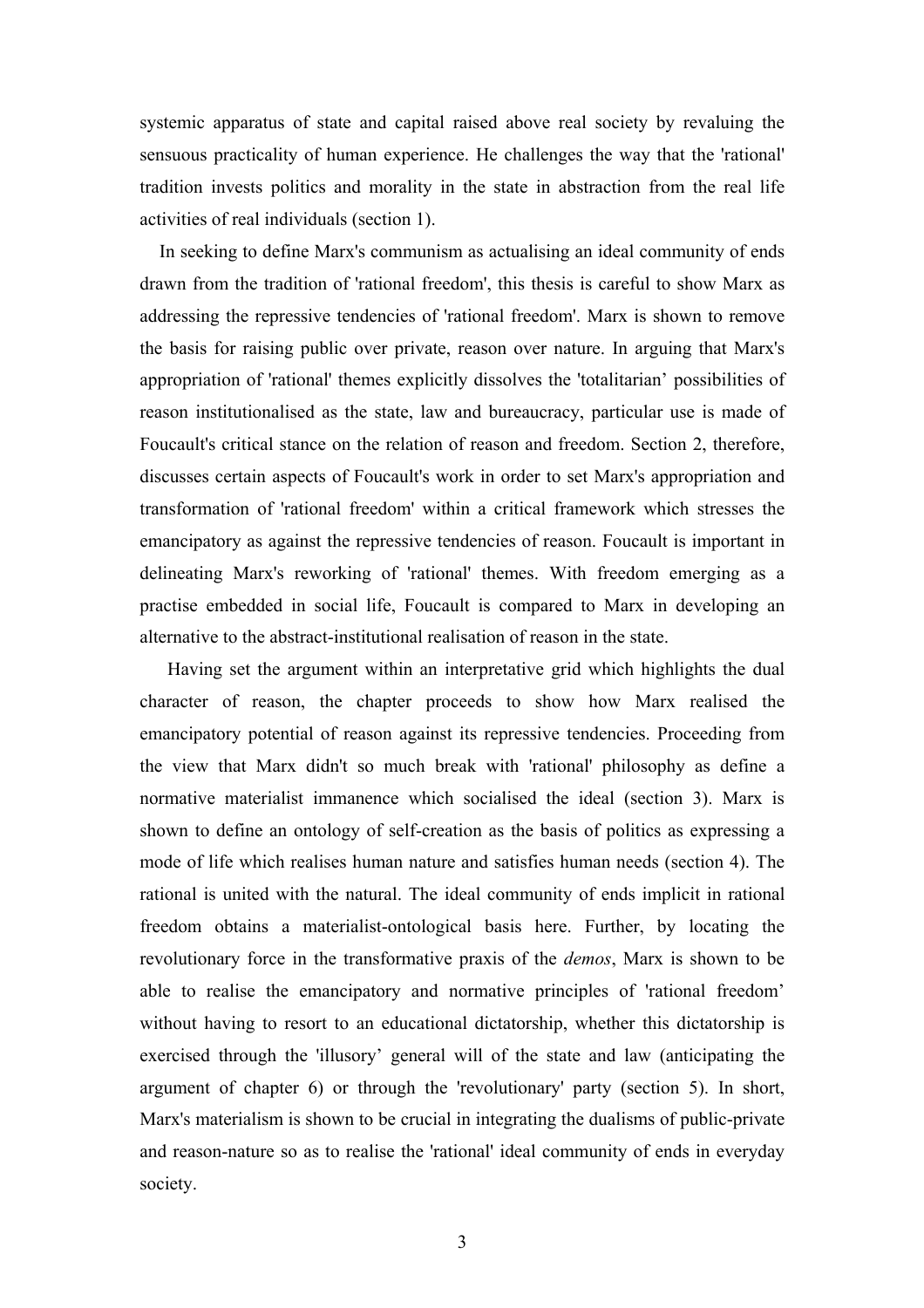#### **5-1 MARX'S SOCIAL CITIZENSHIP**

This section returns to the unresolved problems of 'rational freedom' so as to support the claim that Marx's materialism realises the emancipatory themes of 'rational freedom' whilst subverting the repressive or totalitarian implications of a 'higher' unitary morality and politics, institutionalised, codified and imposed from above through the alien state. Power ceases to be institutionalised force, a coercive order of legality, and becomes a more intimate phenomenon, operating within the person through the self. The intention is to show how Marx, in pursuing a substantive concern with reason, exposes the threat to individual identity from specific forms of social existence. Emphasising how capitalist modernity has been shaped in the guise of an alien form of rationality and power, Marx is shown to open up a theoretical space for a politics of difference which recovers identity from within the oppressive, homogeneous forms of the state and capital. Putting reason on a material basis, Marx outlines a critical project in which individuals invest more in their relationships rather than having to subordinate individuality to identities subject to externally imposed ends as economic or legal persons, as *bourgeois* or *citoyens*.

Marx has been connected in this respect with a form of postmodernism in challenging the modern subject and its key characteristics of autonomy, separateness, rationality, disembodiment (Coward and Ellis 1977:61).

The connection between Marx and Foucault as radically affirmative thinkers, opposing all forms of moralizing doctrine that conceive virtue in terms of passive obedience to a set of ethical injunctions, will be made in the next section.

Poster attempts to establish a connection between marxism and Foucaultian pluralism so that marxists are more responsive to a 'discontinuous and unsynchronised' multiplicity of forces in an 'age of information' (Poster 1984:88 164). Poster's argument is, however, vitiated by the way that he uncritically accepts the postmodernist caricature of marxism as producing a 'Leviathan of Reason' based on the myth of 'the labouring subject' (Poster 1984:57 73). This thesis argues that there are other ways of constructing reason in Marx. Marx himself exposes the way that 'rational freedom', confined within capitalist relations, is institutionalised in the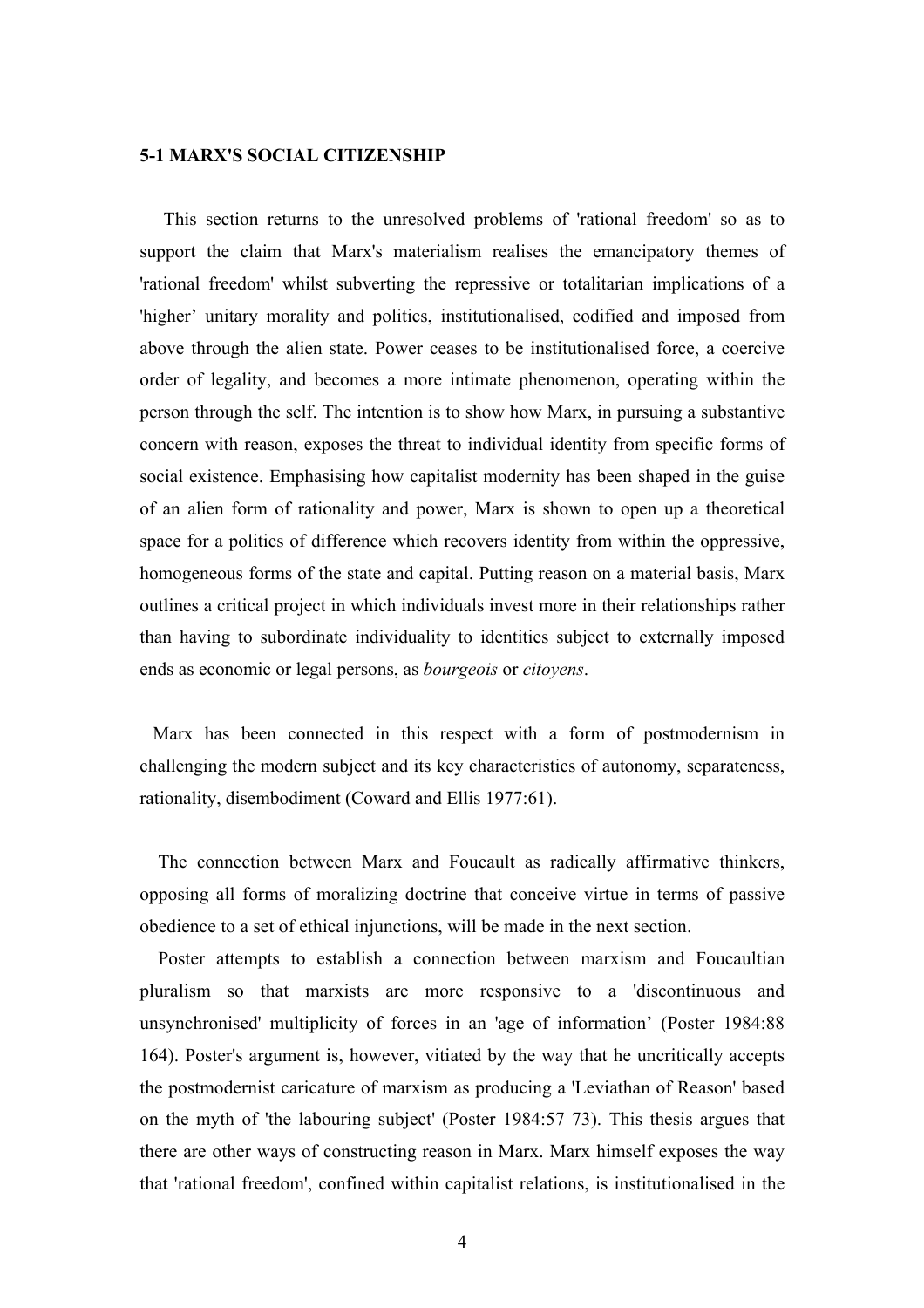state as a system of internalized checks and interdictions. As a result of this institutionalisation, reason is abstracted from nature and comes to lose its affirmative power.

The specific focus of this introductory section is to develop the implications of Marx's active conception of citizenship as a social movement subverting the state, as defined in the last chapter. Developing the materialist basis of Marx's critique of public-private dualism meets Hirst's demand for a 'complex multifocal polities' undermining the state. Hirst is critical of the 'new republican' current on the Left, based on 'majoritarian democracy' and a 'common ideal of citizenship' as 'ill-suited to a pluralistic society': 'Citizens need a political community that will enable them to be different, and not one that exhorts them to be the same' (Hirst 1994:13/4). It is in this sense that Taylor criticises the homogenising tendency of a unitary 'rational' citizenship. Where there is the 'aligning of equal freedom with the absence of differentiation1, 'the margin to recognize difference is very small' (Taylor 1992:51/2).

It is crucial to argue, then, that Marx's appropriation of the 'rational' tradition avoids any such homogenising tendency by locating reason in the everyday life world of real individuals. Marx's political morality is defined as a practice embodied in relationships, rather than as an institutionalised code administered over individuals. This responds to the Foucaultian critique of the 'rational' concern to generate public institutions as a rationalisation of the all-pervasive domination of the centralised state, subjugating otherness and difference (Dallmayr 1993:9/10). [3]

The Foucaultian critique questions the existence of an emancipatory dimension in the 'rational' tradition. The pursuit of the emancipatory ideal implicit in the project of 'rational freedom' has to be critically aware of the repressive tendencies of reason in the modern world. Foucault has drawn attention to the 'other, dark side' of the 'formally egalitarian juridical framework' in the form of the development and generalisation of 'disciplinary mechanisms' (Foucault 1977:222/3). In exposing the soldier behind the citizen and the 'military dream' behind democracy, Foucault's 'rational freedom' is a critical concept, looking 'not to the state of nature, but to the meticulously subordinated cogs of a machine, not to the primal social contract, but to permanent coercions, not to fundamental rights, but to indefinitely progressive forms of training, not to the general will but to automatic docility' (Foucault 1977:169).

For Connolly, Marx's and Hegel's modernist 'quest for a perfectly ordered self and a perfectly ordered world' is part of a 'drive to force everyone and everything into slots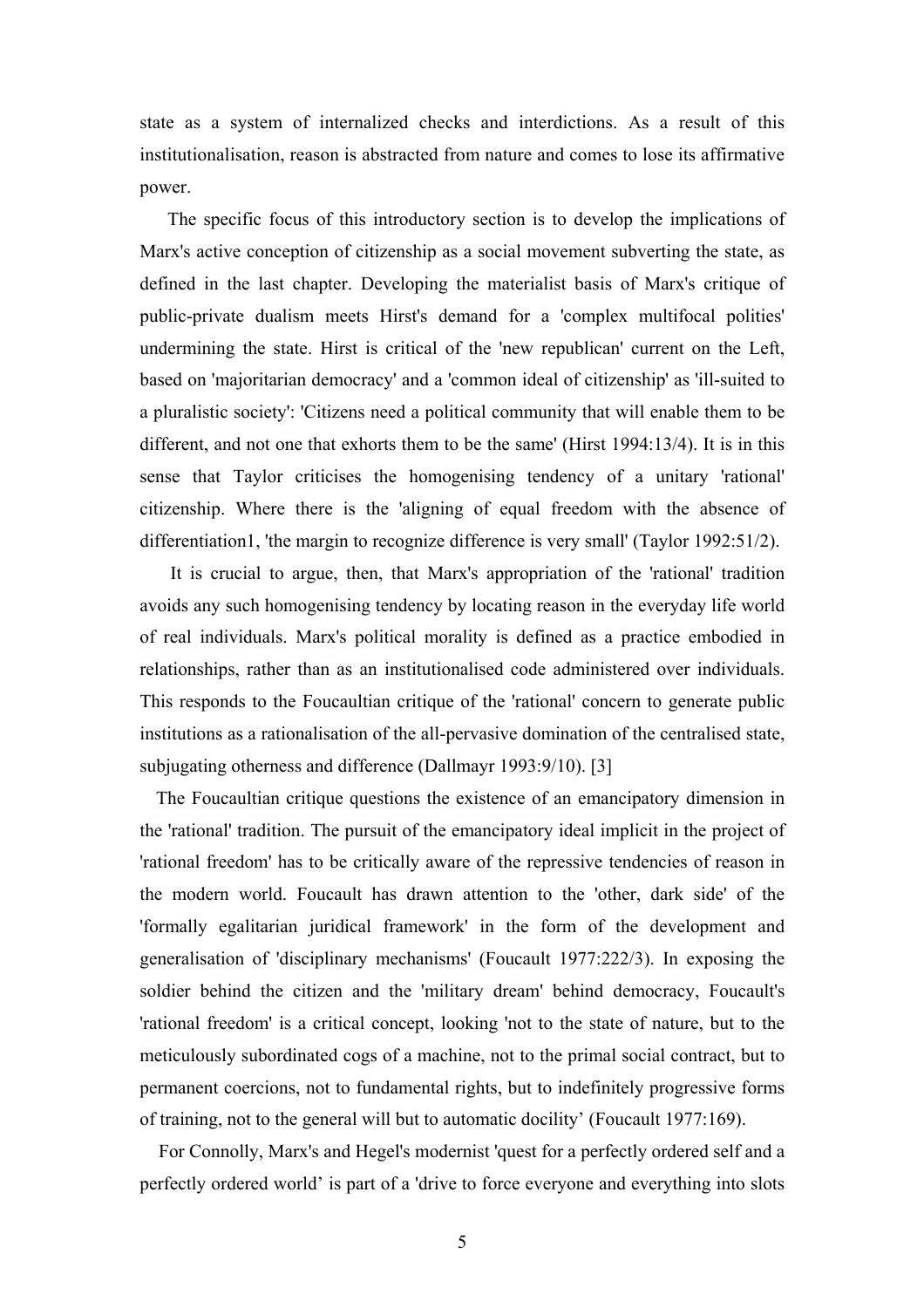provided by a highly ordered system', pretending that 'the result is self-realisation, the achievement of reason, the attainment of the common good'. 'Rational' thinkers thus become 'unwitting allies of technocratic agencies of social control', suppressing 'otherness' (Connolly 1989:14). The faith invested in reason results in social life being penetrated more and more by coercive power and subjected to detailed regulation. Like Foucault, Connolly refers to the 'docility' achieved through replacing 'faith in a common God with a common faith in the civilizing power of citizenship' (Connolly 1989:39/40).

Marx's 'citizenship' is not to be found here. Marx taps into the classical notion of the public sphere as a place in which free and equal citizens may actively deliberate upon and determine their common affairs. This thesis has sought to show, through the evolution of 'rational freedom', how Aristotle's active and social idea of citizenship came to be replaced by a passive liberal conception which protects the person, property and liberty of the individual within the formal equality and legality of the modern state. Marx's critique of 'bourgeois' society and state showed that whilst the rhetoric of citizenship flourished within the modern nation state, the actuality was quite different - a passive citizenship within the abstract state associated with what Riesenberg has called a 'slack non-participatory democracy' (Riesenberg 1992:xxiv).

Though the ideal of the public as a sphere of citizen interaction and discourse determining common affairs has been only very imperfectly realised in both the classical world and the bourgeois world this thesis argues that Marx is able to realise this ideal, but in a radically new sense. As the last chapter demonstrated, Marx demanded the incorporation of 'abstract state citizenship' (CHDS 1975:195) into individual relationships as an integral part of his definition of human emancipation, restituting all power and relationships to the social body (OJQ 1975:234). With Marx, the attempt to realise an active and participatory citizenship is thus developed as a social movement from below, implying both the abolition of the state and the extension of public spaces. Marx's view in this respect is pertinent to the contemporary re-emergence of a civic culture (McLennan 1989:122). Marx offers a critique of the attempt to neutralize class relationships by bringing all within the orbit of what Mann refers to as the 'sham political citizenship' of the liberal state (Mann 1987:345).

Marx's project, in reworking the political and the moral terrain of liberalism beyond the division of social space as blocking citizenship as an active designation,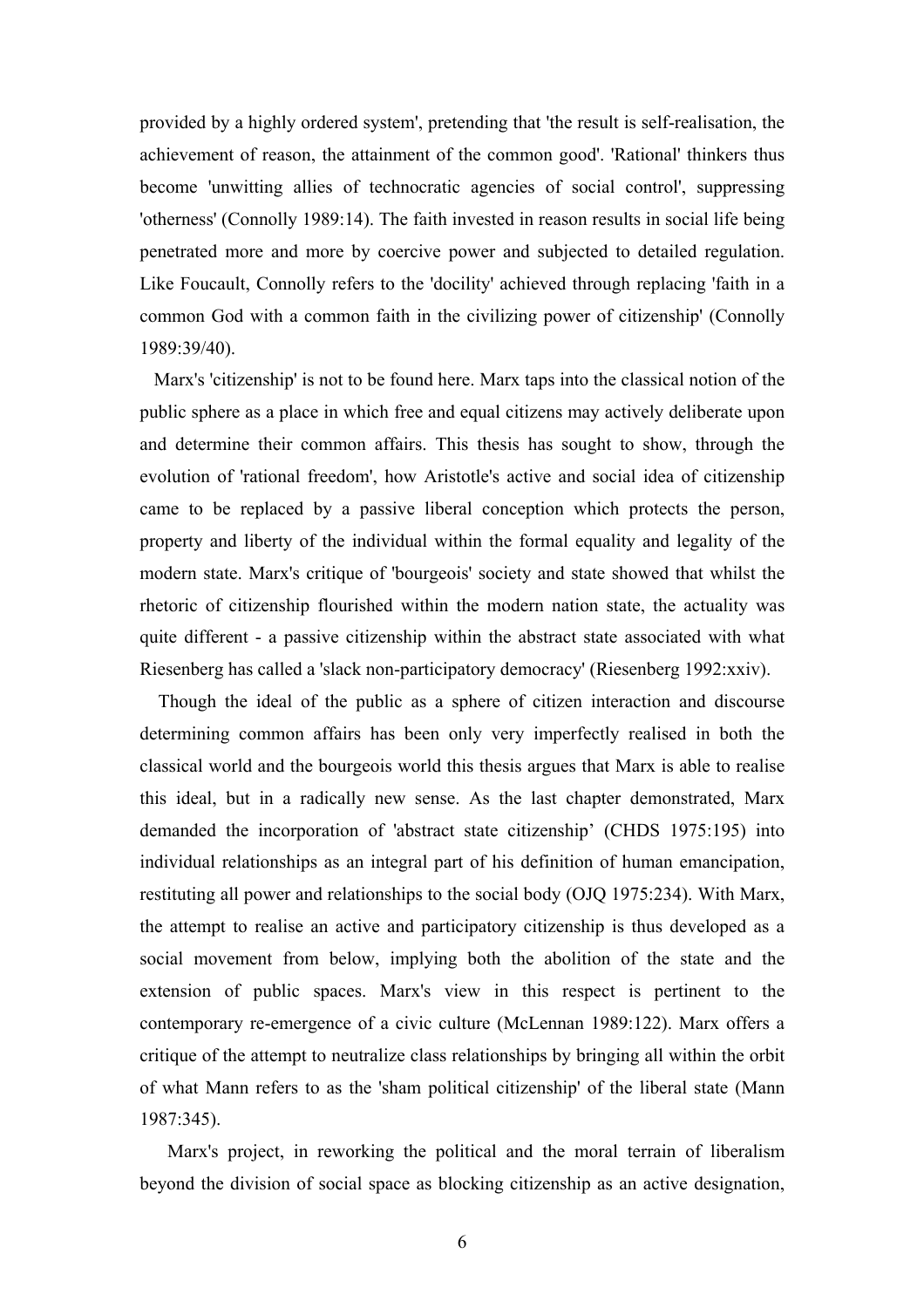savours a little of contemporary developments concerning the creation of new mechanisms and structures in and outside the forms of liberal political subjectivity (see e.g. Keane 1984 ch5; Melucci 1989 ch 8; Young 1990 ch 6). Some go so far as to argue the 'refusal of a unitary construct of citizenship as exhaustive of the political tasks of the present' (McClure 1992:123). But although postructuralism has problematised the autonomous subject as the central category of liberal thought, as the source of political and legal authority (Barron 1993:80), Marx took the first steps. And, whereas contemporary 'post- liberal' theorists like Keane maintain the classic liberal separation of the state and civil society as a condition of democracy and freedom. Marx subverts the whole dualistic basis of liberal politics.

This chapter develops Marx's materialism as challenging the way that liberal moral philosophy, exemplified in Kant's categorical imperative and Rawls' original position abstracts from the experience of situated individuals to postulate a universal and absolute moral realm. The tendency of this tradition has been to define a unitary morality within an abstracted public realm, excluding all other forms lying outside this realm as neither truly moral nor political.

In displacing morality to a supernatural world, Kant abstracts rational will from the empirical world and prioritises it over human inclination and hence over the possibility of self-fulfilment. Moral worth is invested in a noumenal self raised above empirical individuals. This dualism devalues the real world of individual interaction by making the abstracted public realm alone the realm of rationality and universality. As Rawls states the principle, 'it is as a rational person, as pure will, abstracted from the empirical conditions of lived experience', that one is 'capable .. of a sense of justice' (Rawls 1971:12) and hence entitled to a political voice.

Rawls' 'veil of ignorance' metaphorically expresses the boundary separating the 'public' from the 'private' and exhibits the totalising character of liberal political and legal thought in instituting a closure around 'the political', dividing the individual identity between that allotted in law and that in lived experience. The split between the public identity assigned to the individual as a citizen and the lived experience of this individual defines liberal universal citizenship as a mechanism of exclusion, closing off the categories of the public sphere to the social and natural qualities of individuals.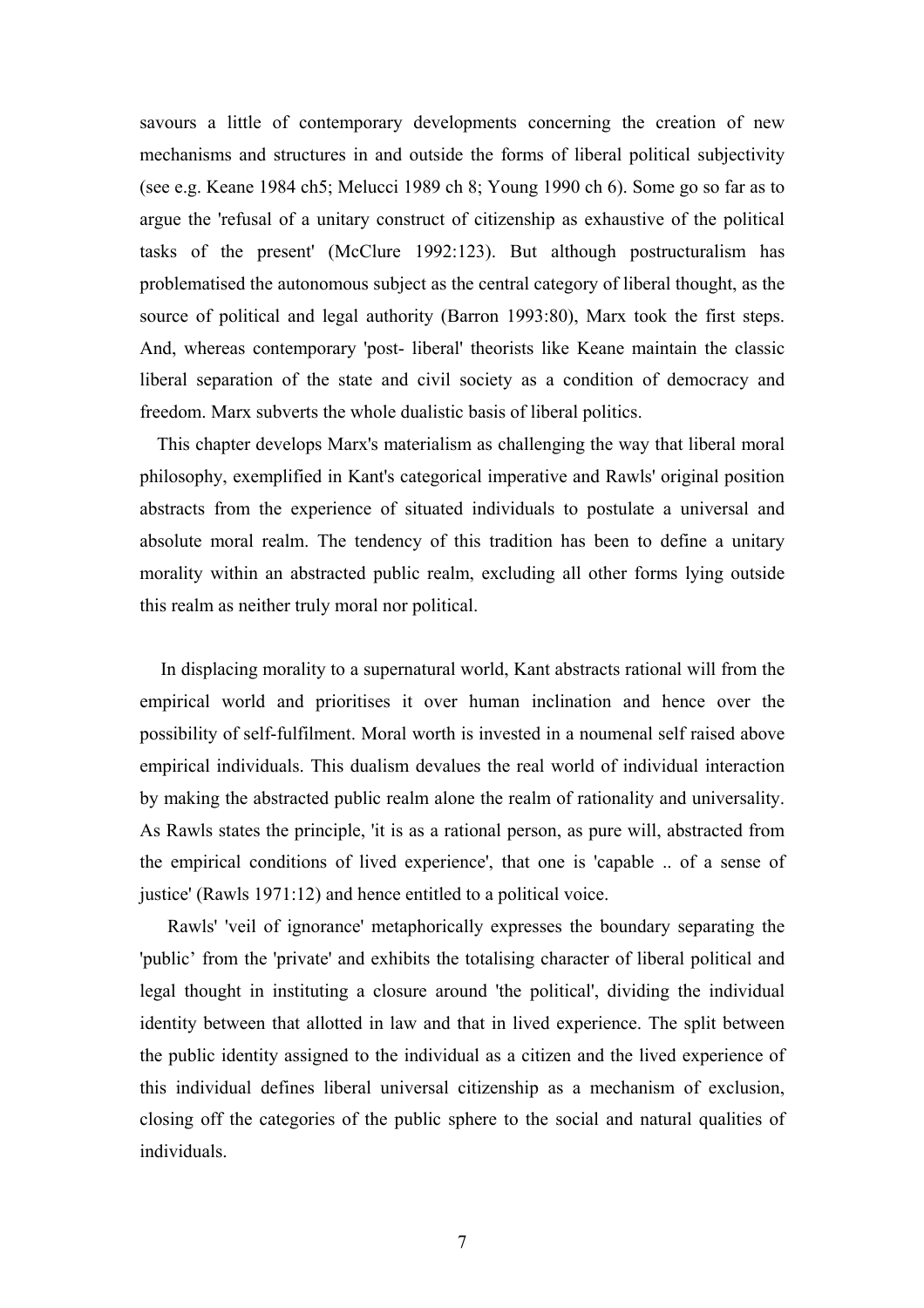#### **5-2 FOUCAULT - REASON AND REPRESSION**

Foucault sheds an alternative light upon the approach this thesis takes to Marx's reworking of 'rational' themes. In going beyond the autonomous modern subject, Foucault affirms other ways of constituting subjectivity than that contained in the 'rational' tradition. This section is particularly interested in Foucault's view of freedom as a way of living between individuals as opposed to being an abstract ideal or an institutionalised moral code. This makes the point that freedom is a practice embedded in social life.

The central argument of this thesis is that Marx realised the emancipatory dimension of a 'rational' tradition concerning how human beings should live. Foucault questions the very notion of emancipation in exposing the absence of a non-coercive conception of the 'good' society. Whether this absence is the impossibility or the unavailability of 'the good' is a question this thesis addresses. Marx's realisation of the emancipatory dimension of 'rational freedom' beyond the abstracted legal-institutional sphere cannot simply be presented, as Levine presents it, as 'the internalized compulsion of reason' (Levine 1987:14). Foucault's critical perspective on reason shows a need to be aware of the repressive potentialities of 'rational' norms, authority and political institutions.

Foucault's critical approach severs the coincidence of reason and freedom in the project of modernity. Whereas, for the modern subject, knowledge promises to free people from power, for Foucault, knowledge, subjectivity, and power are irrevocably connected (Foucault 1980:52). 'The individual, with his identity and characteristics, is the product of relations of power exercised over bodies, multiplicities, movements, desires, forces' (1980:74). Foucault here opens the possibility that there are other ways of conceiving agency than that implied by the modernist subject. The world is not filled with autonomous, self-legislating moral subjects but with subjects who are scripted by relations of power (Foucault 1991:70). The subject is constituted through practices of subjection and of liberation (Foucault in Rajchman 1991:110).

What this implies is that the modern, Kantian subject is predetermined within the rigid boundaries that define it. Abandoning the modernist conception, Foucault's subjects cease to be social dupes and instead create themselves. Subjectivity is less a truth to be deciphered but a potential to be actualised (Donzelot in Burchel, Gordon and Miller eds 1991:271). Foucault's theory of power makes resistance to power more accessible in that 'one is dealing with mobile and transitory points of resistance,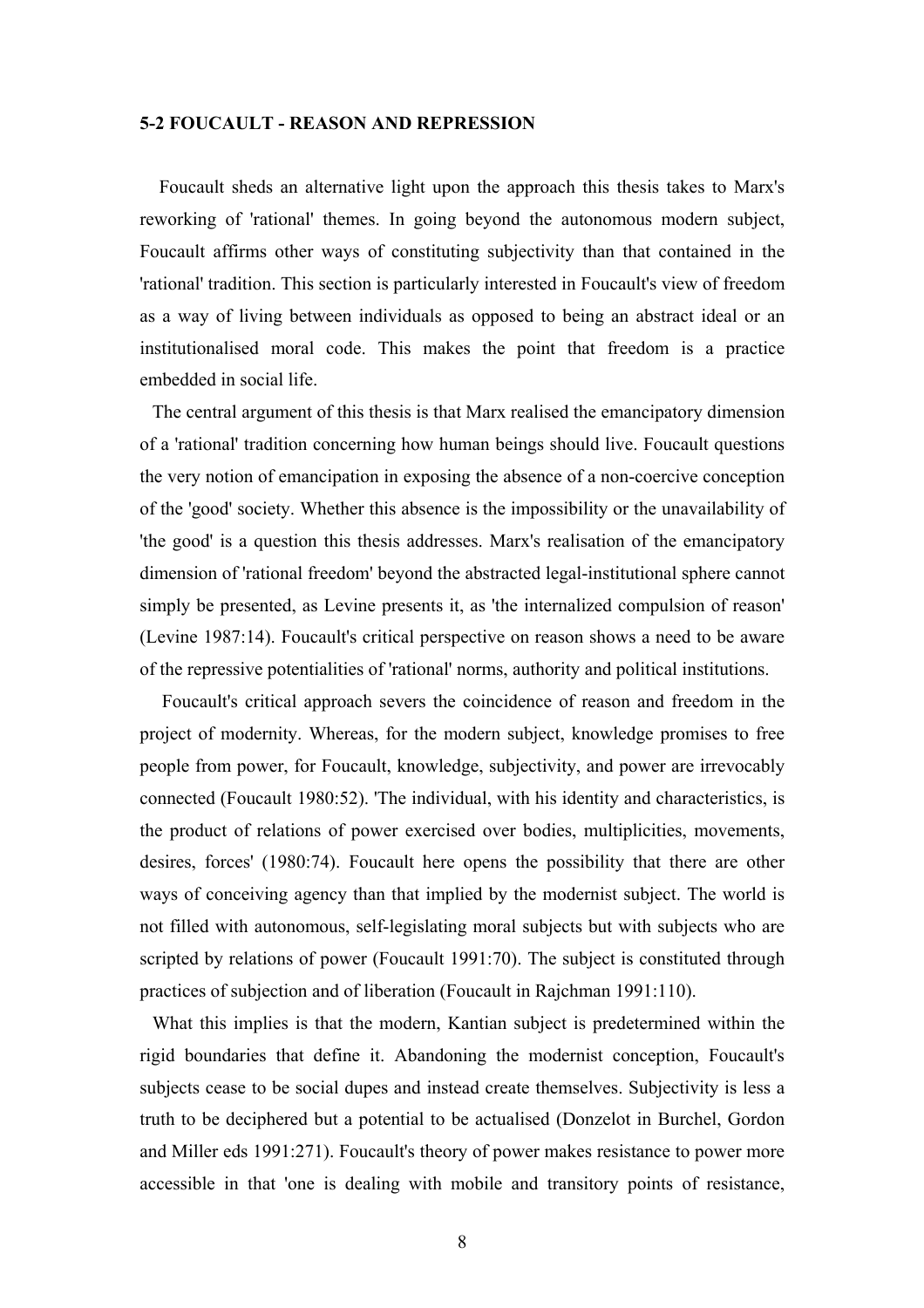producing cleavages in a society that shift about, fracturing unities and effecting regroupings, furrowing across individuals themselves, cutting them up and remoulding them, marking off irreducible regions in them, in their bodies and minds' (Foucault 1978:96).

Power is no longer located in structures or institutions at a single point of origin but circulates through the mobile and unstable interrelations of force at local levels. Power is 'everywhere' as 'the name that one attributes to a complex strategical situation in a particular society' (Foucault 1981:93). Power is not external to and causally related to other relations like economic processes but is generated immanently from below, from within the multiple force relations operating in the apparatuses of production, families and institutions constituting the social body.

Foucault's rejection of the 'rational' meta-narratives of the Enlightenment (Kantian, Hegelian, Marxist) is complete. His detailed 'micrological' analysis shows how individuals are recruited, disciplined, and subjected to various forms of institutional control through the operation of a pervasive 'power/knowledge' which extends to every aspect of private and public life (Foucault 1980; Rabinow ed. 1985). For Foucault, the problem is not of the domination of class interest or the state as a class machine but of multiple, decentred 'discourses' which circulate without any clear point of origin, 'technologies of the self that do not require punitive sanctions since they are voluntarily embraced by subjects pursuing self-knowledge. Foucault's critical observations make it clear that Marx's freedom beyond rules and codes cannot simply be presented as the internalisation of reason leading to the moral coordination of human affairs. Reason emerges in Foucault's perspective as a product of a pervasive 'will-to-truth' subjugating the body to various disciplinary regimes. [4]

Foucault's critical perspective makes it important to underline how Marx realises an internal as against an external conception of reason, how he assimilates reason subjectively, socially and materially without it taking the form of an internalised moral and social compulsion.

In treating the link between ethics and the subject as a central theme in Western thought, Foucault denies that to argue that power is everywhere implies that it is nowhere and hence that there is no freedom (Foucault 1987:124). Power entails not merely domination but resistance to domination. Foucault invokes the Greek notion of 'ethos' in arguing that ethics is always a practice, a way of being. A good ethos would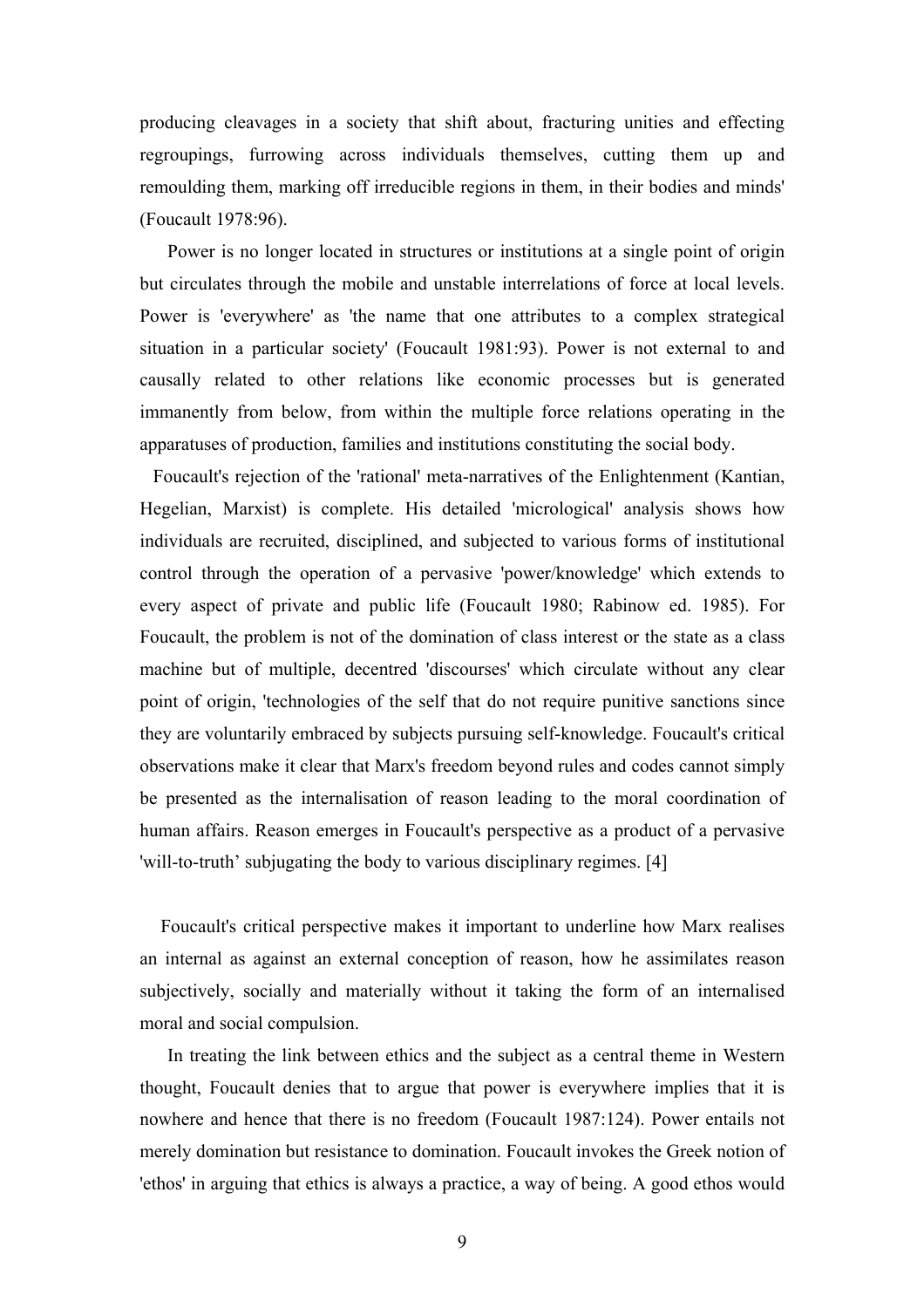be the practise of freedom (1987:117). Foucault thus upholds a view of freedom as a way of living between individuals rather than an abstract ideal or institutionalised moral code, a 'practice of freedom' embedded in the social life of individuals (1987:114). This creates possibilities for a 'politics of difference' (Connolly 1991) which holds that individuals can be united politically without having to posit an abstract common identity instituted through the state (Young 1990; Laclau and Mouffe 1985; Brittan and Maynard 1984). As such, it compares with Marx's social conception of citizenship as a movement from below. Foucault characterizes his method as the 'freeing of difference', embracing divergence, the nomadic and dispersed multiplicity that is not confined by the constraints of similarity (Foucault 1977:185).

As radically affirmative thinkers, Marx and Foucault are both concerned less to abandon morality than to articulate it as a 'practise of freedom'. Both are alive to the way in which morality is divorced from a way of life and institutionalised as a 'rational' system of internalized checks and interdictions. The question concerns how each proposes in their different way to overcome this predicament.

Foucault's genealogical analyses reveal the repressive, irrational and iniquitous aspects of the architectonic conception of 'rational freedom'. The problem for Foucault is not that the project of emancipation has been deflected or obstructed but that in being realised its true nature has been revealed in the form of the panopticon society (Turner 1993:118 127). The Panopticon emerges as the ideal mechanism of power, a diagram of power (Deleuze 1986), providing the model for correctional institutions subjecting individuals to constant surveillance. This system of physical control entails a mental re-education through the total discipline of the body in a rationally managed architectural space (Foucault 1973 1977). Where reason once promised emancipation from coercive and arbitrary rule, it is now shown to bring an expansion in the technologies of power, surveillance and control.

To the extent that Foucault's intention is to question and rethink the categories and practices within which individuals live, making individuals more self-aware, his project helps subvert 'the grip which the human sciences currently exercise over the self-understanding of the subject of the modern state' (Philp in Miller ed 1991:159/60). And Foucault is not as dissimilar to Marx on reason and subjectivity as one might imagine, particularly with respect to Marx's concern to defetishise the social world and to realise the human potential for self-definition through their life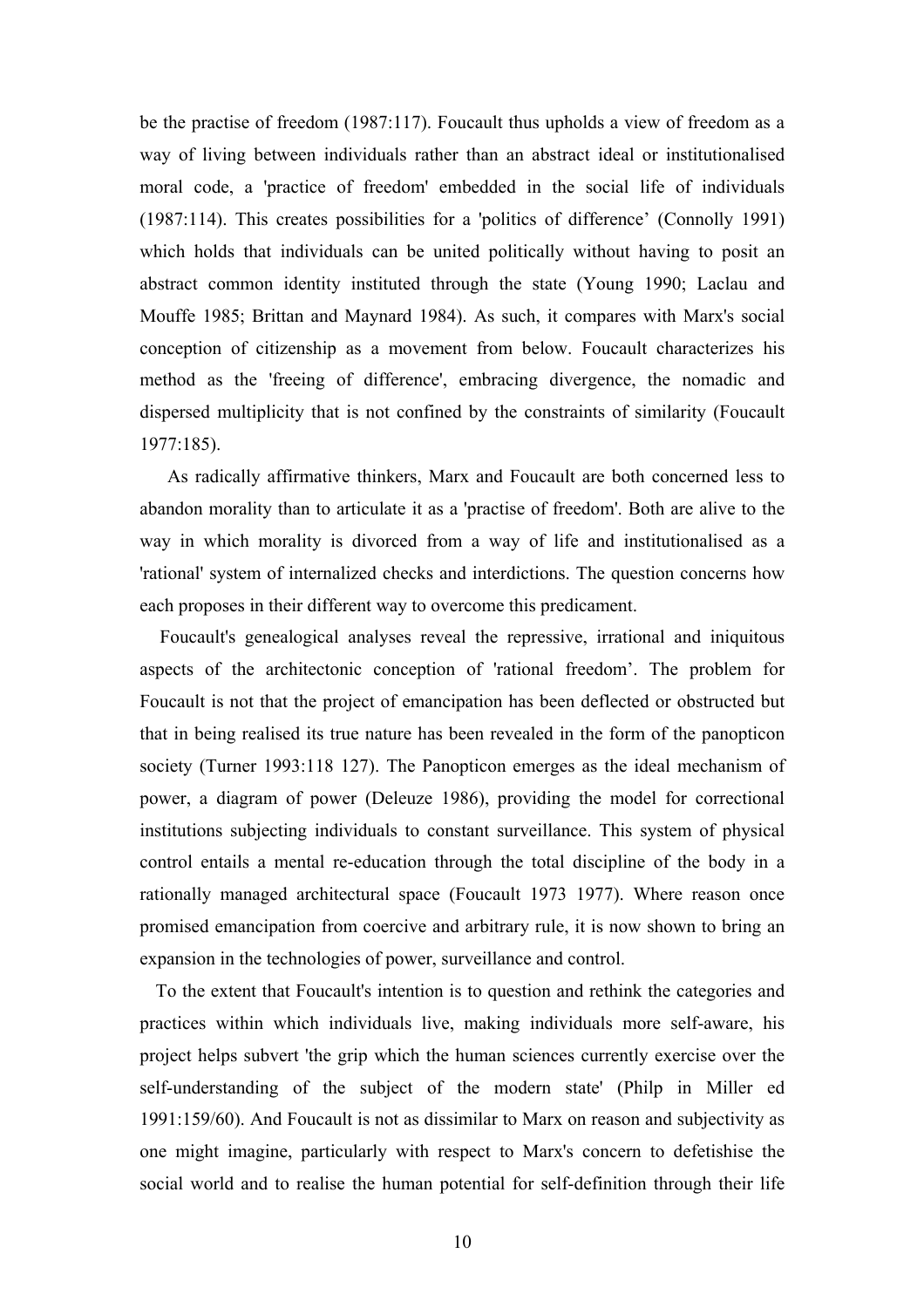activity. The rest of this chapter develops this aspect of Marx. Foucault, moreover, is concerned to claim that his critical 'ontology of ourselves' (Foucault 1988:95) continues the spirit of the Enlightenment, particularly Kant (Foucault 1986).

Marx, nevertheless, is more nuanced. He thinks both within and against the modern 'rational' public sphere. He does not regard reason as a wholly delusive notion which serves to legitimize a powerful apparatus for the surveillance and control of individuals. Whereas Foucault ignores the differences between various forms of the modern (post-feudal) state and civil society (Walzer 1986:51/68), Marx recognises the modern 'bourgeois' state as a political emancipation presaging human emancipation in general. And whereas Marx's distinction between 'descending' exploiting classes and 'ascending' exploited classes capable of embodying progressive goals, Foucault's concepts of "war", "resistance", "power" and "the social" 'encourages us to conflate all struggles in one universal struggle, rename it social warfare and leave it at that' (Neocleous 1996:86). Foucault's power/knowledge risks becoming a modern version of the Hobbesian thesis that the pursuit of naked self-interest is the motivating force in human affairs, so that state authority is merely the outcome of a contract entered into for the sake of limiting its more destructive effects. This is a step back from the 'rational' tradition in that it fails to explain or resolve the problem of perpetual war within the social order.

The problem lies with the way that Foucault's genealogical project rejects philosophical anthropology. There is no constant human subject in history for Foucault, no 'true' or essential human nature (Foucault 1977:153). History is permanently subject to contingency and possesses no intrinsic meaning. Human beings are condemned to struggle to avoid domination, yet struggle cannot guarantee freedom since power is an ineradicable feature of social relations (Foucault 1980:52).

Foucault denies the possibility of human emancipation and has to since, on these premises, he can offer no rational basis as to why a future society would be preferable to an existing society. This thesis has sought an alternative in locating Marx in a 'rational' tradition which makes an anti-authoritarian case for public authority through the voluntary assent of citizens who agree to give up their natural freedom in order to obtain civil freedom and a communal modus vivendi. Should ethics be translated directly into politics and absorbed into social relationships it would be possible to dispense with the need for forms which institutionalise self-assumed collective restraint. Marx can make this crucial switch within the 'rational' tradition since he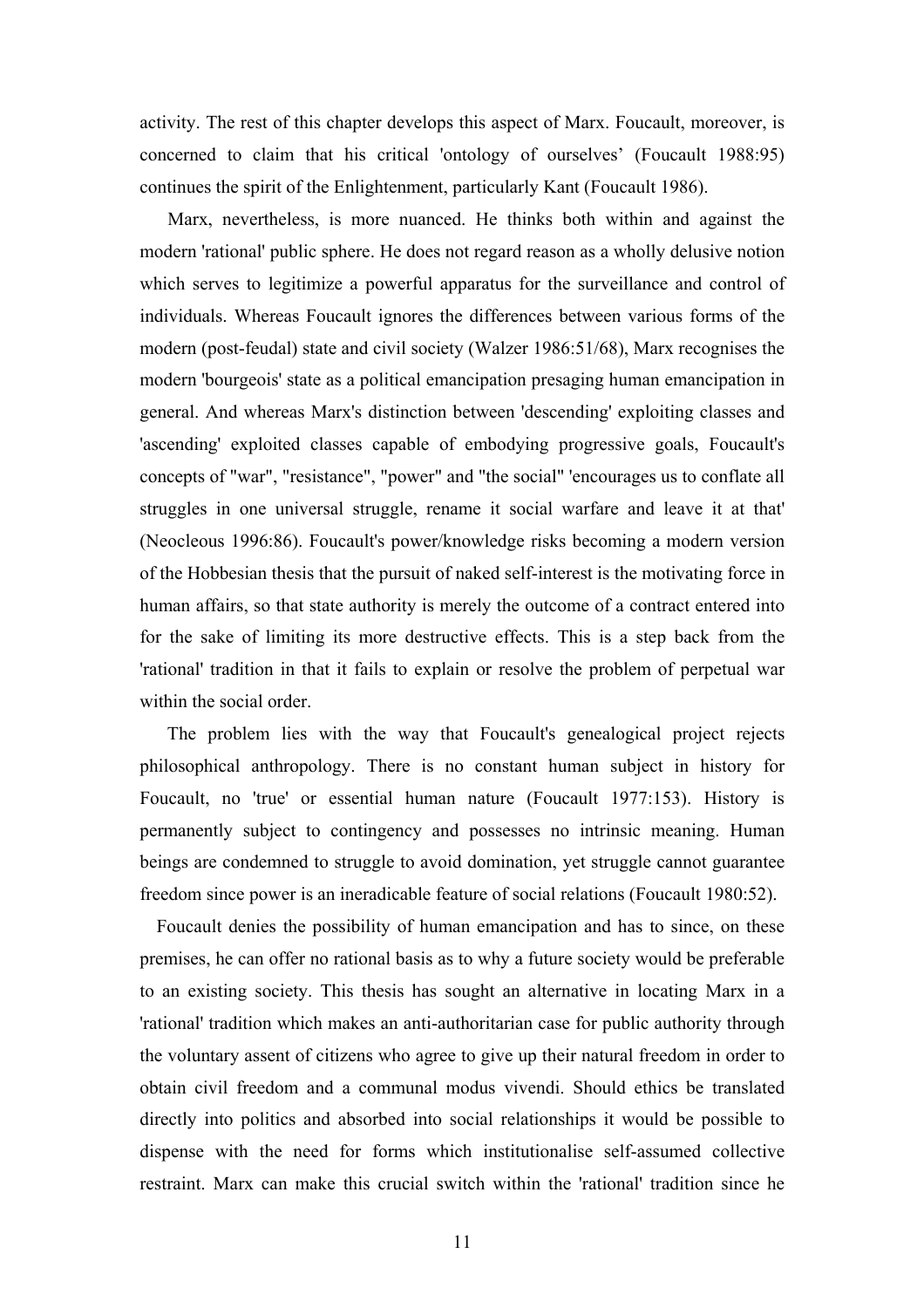does possess a philosophical anthropology. Marx is thus able to fill the abstracted noumenal or moral realm in the tradition of 'rational freedom' with the creative human species essence and its realisation.

As this chapter will show, Marx did more than radicalise reason to theorise the end of the state. He switched the focus from the state and the abstracted institutional world, in which the principle of 'rational freedom' was invested, to the everyday social world, in which reason was to be embodied. Marx had already taken 'Foucaultian' steps to avoid the repressive aspects of reason as an institutionalised and systematised form suppressing individuality. But, in proceeding from a philosophical anthropology, he could do more than Foucault. Against accusations of the assimilation of otherness (Connolly 1989:132), Marx developed a liberatory conception of 'rational' freedom through a detailed presentation of human needs, relationships, self and social identity within a 'social' and materially embodied conception of citizenship.

The inadequacies of Foucault's own perspective, particularly with respect to asserting the permanence of power as struggle, reaffirms the value of Marx's pursuit of the 'rational' project to replace coercion with morality in human affairs. By locating the repressive tendencies of reason in the dualisms of public-private and reasonnature, and by resolving these dualisms, Marx, unlike Foucault, can realise the democratic and emancipatory implications of the 'rational' principles of reciprocity, interaction and solidarity, putting them on a materialist basis which emphasises everyday society and real natures.

The novel element of Marx's conception lies in the way that he reworks the self. In the 'rational' tradition, the autonomous self is given in the context of a division between reason and nature which excludes crucial aspects of human nature from the moral and public realm. With the assertion of public identity in the form of reason over nature, Kant's moral person is characterised by will, devaluing the bodily and affective aspects of social existence. Marx's materialism will be developed as subverting this hierarchical conception by reinstating the multidimensionality of human life activity, revaluing the moral and political significance of the various intensities of human activity.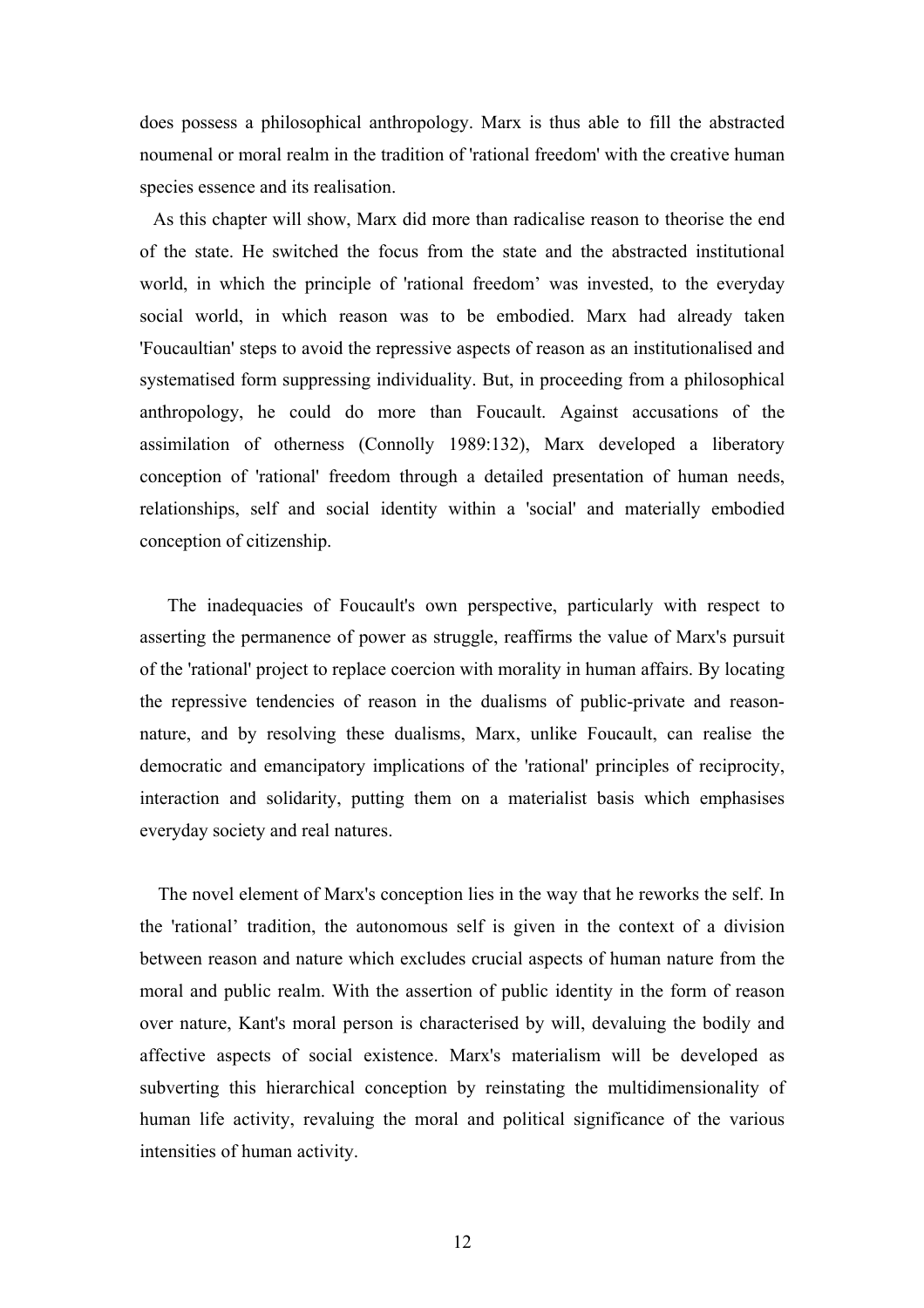Such a view presupposes a philosophical anthropology and a notion of the 'good'. Beginning with a discussion of how Marx transcended rather than repudiated 'rational' philosophy, the ontological basis of Marx's position as in and against the 'rational' tradition is the subject of what follows. In showing praxis to be at the core of Marx's 'good' society as the 'true' public life, this chapter is concerned to revalue the everyday world of individual interaction, reciprocity and solidarity against the abstracted and external institutional-systemic world. Marx's critique of alienated social conditions in favour of a materialist embodiment gives practical force to Kant's categorical imperative (Marx CHPR I EW 1975:251).

## **5-3 MARX AND THE REALISATION OF PHILOSOPHY**

The underlying argument of the reconstruction of the tradition of 'rational freedom' in this thesis is that Marx adopts a situated, relational conception of freedom primarily because of his disillusionment with the philosophical approach to the problem of determining the relation of reason to the world. But Marx does not so much abandon philosophy as socialise it. By attaching philosophy to the forces and agencies of social transformation, Marx discerns a way of empowering the 'rational' 'ought to be', of realising philosophy. This section proposes to argue that Marx does not suppress philosophy but incorporates the philosophical ideal within a normative materialist immanence.

Certainly, Marx argues that one has to 'leave philosophy aside', 'leap out of it' in order to study actuality (GI 1999:103). But this view is consistent with the repudiation of the speculative character of philosophy as abstracted from the actual world rather than of philosophy as such. The questions Marx continued to pursue remained philosophical questions in the deepest sense, concerning human flourishing, the good life, the nature of human beings. The difference is that the philosophical is now buttressed by the ontological and anthropological and is located socially and historically.

Marx explained his future direction in the 1843 Introduction. 'You cannot transcend philosophy without realizing if' (CHPR:I 1975:250). The transformation of philosophical into social critique means that, with communism, philosophy - and specifically 'rational' philosophy - was not so much abandoned as made a reality.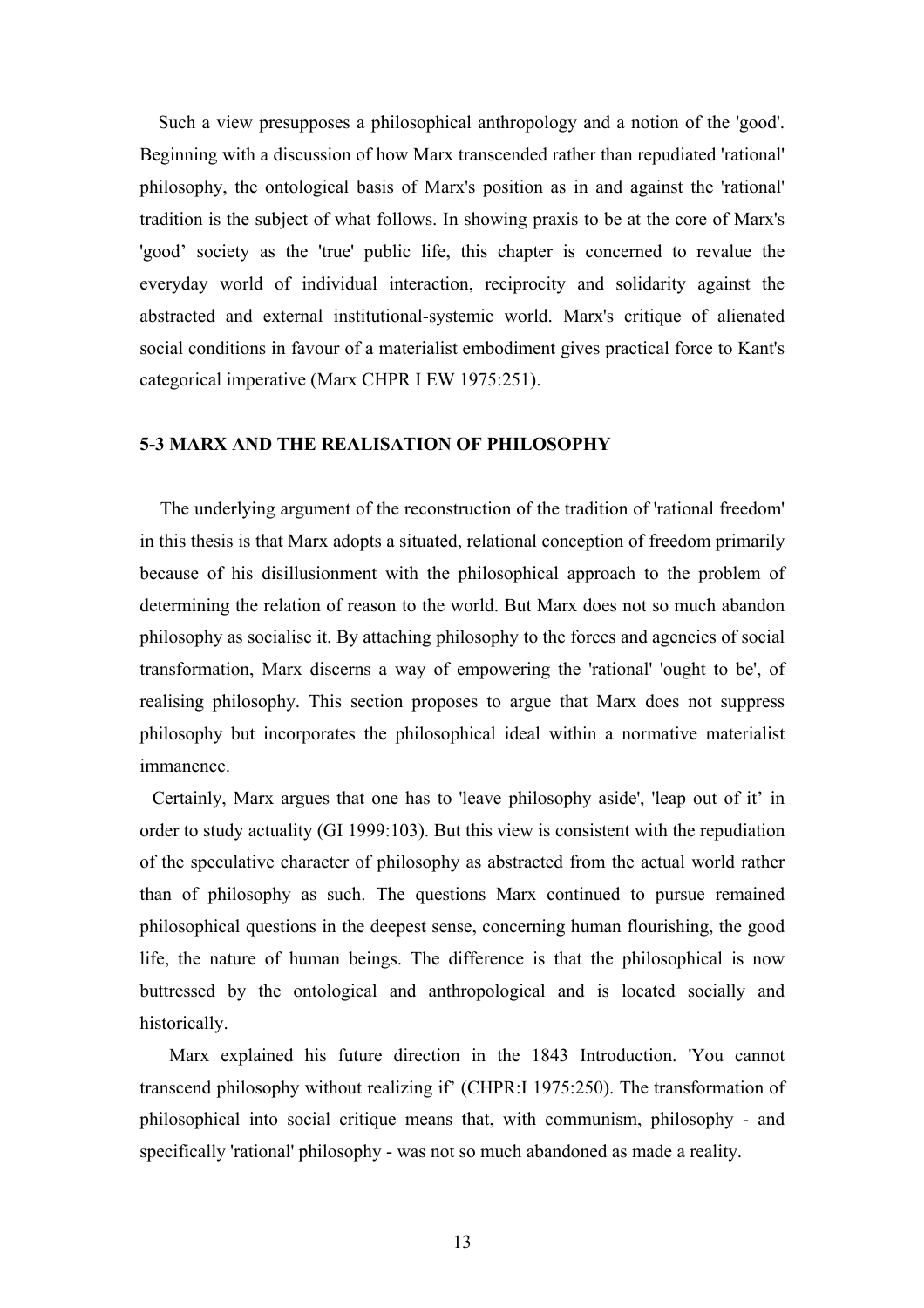In resolving philosophical questions within the terrain of material reality, Marx expresses his disillusionment with the attempt to establish the relation between the ideal and the real in the 'rational' tradition, particularly the way that the normative dimension came to be established in an abstract realm apart from real life. Marx thus criticises the 'German Ideology' for the way that it detaches communism from 'real movement', forcing communist systems into 'arbitrary connection with German philosophy'. This 'true' 'German philosophical consciousness' transforms relations between real individuals into 'relations of "Man"'. Marx, in contrast, opposes the 'realm of real history' to the 'realm of ideology' (GI 1999:119). Marx's concern that the philosophical ideal should be part of social life led him to emphasise the normative significance of dynamic social practices and human activities.

This section, therefore, traces Marx's relationship with philosophy, reading his concern to realise the philosophical ideal as grounding the normative dimension of 'rational freedom' within real society. Marx's claim concerning the realisation of philosophy and the transformation of the world has significant consequences. In the first place, the philosophical ideal is no longer detached from the real world as an impotent 'ought to be', located in an abstracted noumenal realm or ethical state.

Philosophy becomes worldly in galvanizing and energizing those social forces which possess the structural capacity to transform existing reality. In the second place, this transformed reality signifies the end of philosophy as something apart from the affairs in the world. Philosophy is realised when its ideal becomes real.

Marx's preoccupation with overcoming the dualism of the 'is' and the 'ought to be' represents an attempt to resolve the tension between politics and morality as the most salient characteristic of the 'rational' tradition as 'purely idealistic' (MECW I 1975:11 12). Marx focuses directly on the dual character of 'rational freedom' as a lawful freedom, real in there being actual laws which punish, coerce, or regulate individuals and as 'exemplified by the state'; abstract in that the principles grounding these laws are detached from real life (MECW I 1975:12).

Marx proceeded beyond this ideal-real dualism to locate morality within the real world. In pursuing an immanentist position, Marx rejects Kant and Fichte for Hegel, 'seeking the idea in reality itself (MECW I 1975:18). But Marx became 'ever more firmly bound to the modern world philosophy' (MECW I 1975:19) in identifying the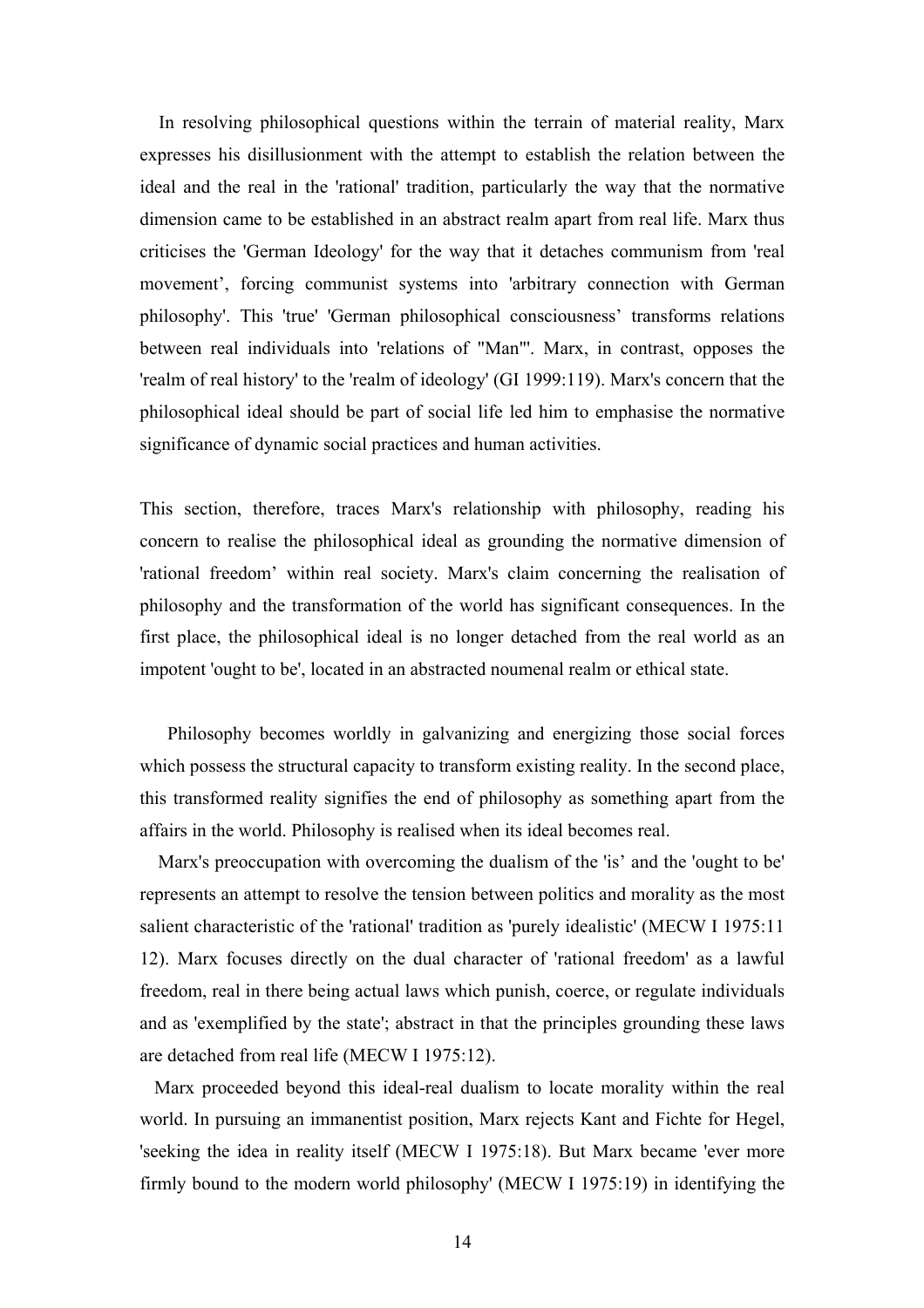ought-to-be as a radical potentiality within reality, abandoning the speculative premise that the ideal exists in a realm separate from the real.

Philosophy is conceived by Marx as a radical activity which normatively confronts an unphilosophical reality as an act of critical judgement upon it, measuring 'individual existence by the essence, the particular reality by the Idea' (MECW I 1975:85). In the process, 'as the world becomes philosophical, philosophy also becomes worldly' (MECW I 1975:85). Addressing its own defects as the defects of the real world, philosophy could go in two directions, entering the real world, which is the 'turn about of philosophy, its transubstantiation into flesh and blood', or further distancing itself from the real world, retreating to a transcendental, religious position.

The act of the first side is critique, hence precisely that turning-towards-theoutside of philosophy; the act of the second is the attempt to philosophize, hence the turning-in-towards-itself of philosophy. This second side knows that the inadequacy is immanent in philosophy, while the first understands it as inadequacy of the world which has to be made philosophical.

## MECW I 1975:86

Taking the first course, Marx defines his position in terms of the realisation of philosophy, emphasising its role as a critical and normative activity which generates the demand that the unphilosophical world be made philosophical. For Marx, 'philosophy does not exist outside the world' (MECW I 1975:195). The time must come when philosophy 'comes into contact and interaction with the real world of its day... it becomes the philosophy of the contemporary world' (MECW I 1975:195/6).

In arguing that philosophy must encounter the real world of everydayness, Marx seeks to give philosophy a more creative and transformative relationship with the world. In engaging with the real world of power and conflict, philosophy becomes active and political, 'secularised' by being drawn into struggle. Marx develops the radical implications of normative 'rational' philosophy into a demand for the 'ruthless criticism of the existing order, ruthless in that it will shrink neither from its own discoveries nor from conflict with the powers that be' (Marx 1975:207).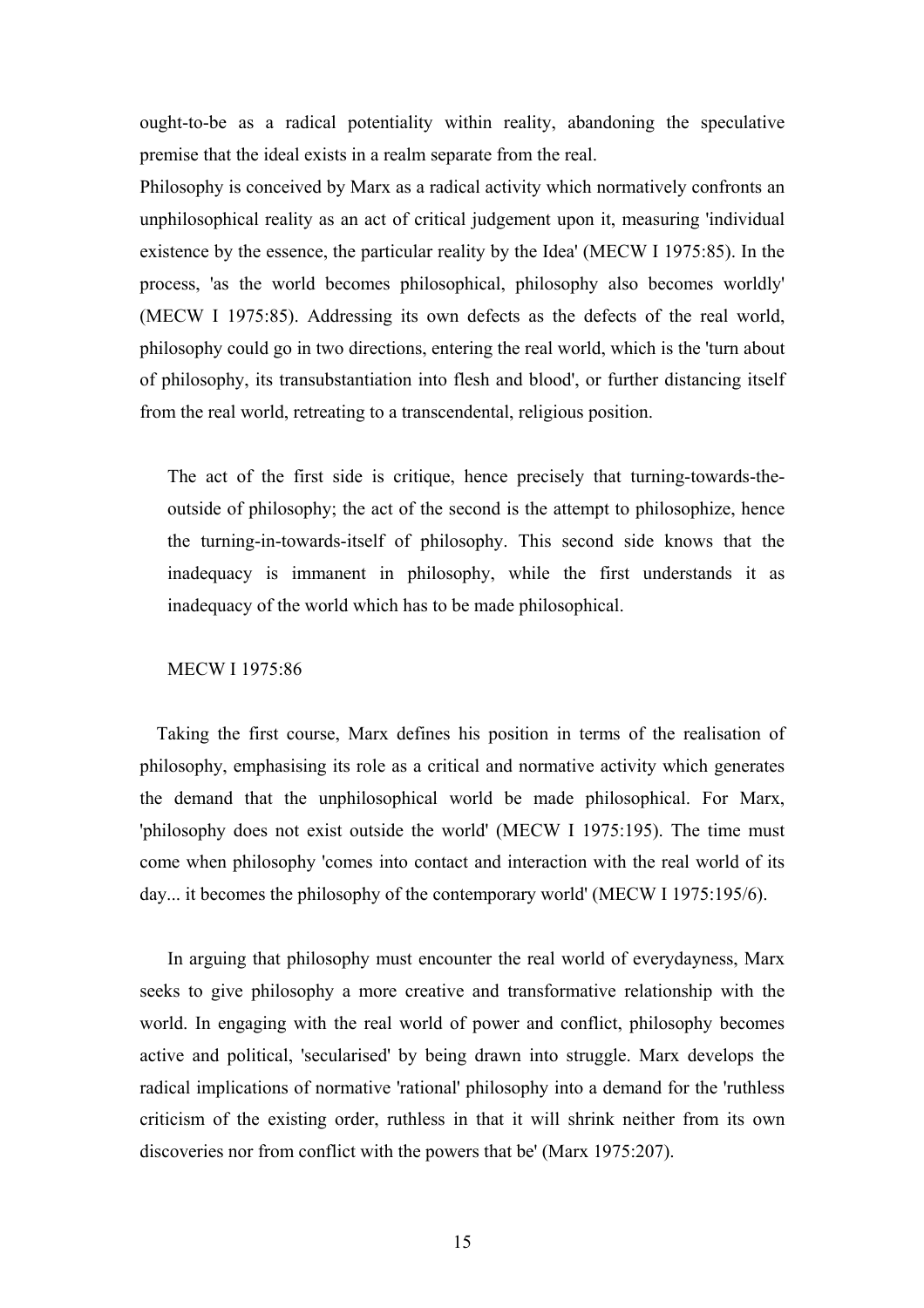The philosopher becomes a social critic able to develop 'the true actuality out of the forms inherent in existing actuality as it ought to be'. Political questions obtain a normative dimension as philosophical criticism becomes 'a criticism of politics'. Entering into and identifying with 'real struggles' does not mean confronting the world with 'new doctrinaire principles' but developing new principles 'from the existing principles of the world' (Marx 1975:208). The political character of philosophy becomes apparent in the identification of possibilities for transformation, making these possibilities 'conscious' in relation to the 'real struggles' people are engaging in, revealing the forces which shape and mould the 'is' (Marx 1975:208/9).

In moving from philosophical to sociological critique, seeking to 'establish the truth of this world' (CHPR:I 1975:244), Marx addresses the normative concerns of 'rational' philosophy to the alienated forms of human activity. The 'immediate task of philosophy' is to unmask 'human self-estrangement', religious criticism turning into the criticism of law and politics (CHPR:I 1975:251).

Marx explicitly targets 'rational freedom' as invested in the state as an ideal agency, demanding its realisation in actual life.

the political state .. contains the postulates of reason in all its modern forms, even where it has not been the conscious repository of socialist requirements It consistently assumes that reason has been realised and just as consistently it becomes embroiled at every point in a conflict between its ideal vocation and its actually existing premises. This internecine conflict within the political state enables us to infer the social truth.

Marx to Ruge 1975:208

Marx's discovery of the roots of diremption, antagonism and egoism in the very structures and relations of real society made it clear to him that the 'rational' attempt to build this framework as an ideal realm removed from the empirical world had to be modified. Rational freedom's moral framework existed as an ideal, abstract, realm exercising moral judgment apart from the immoral world incapable of changing that world, only imposing morality in external fashion as the command of duty.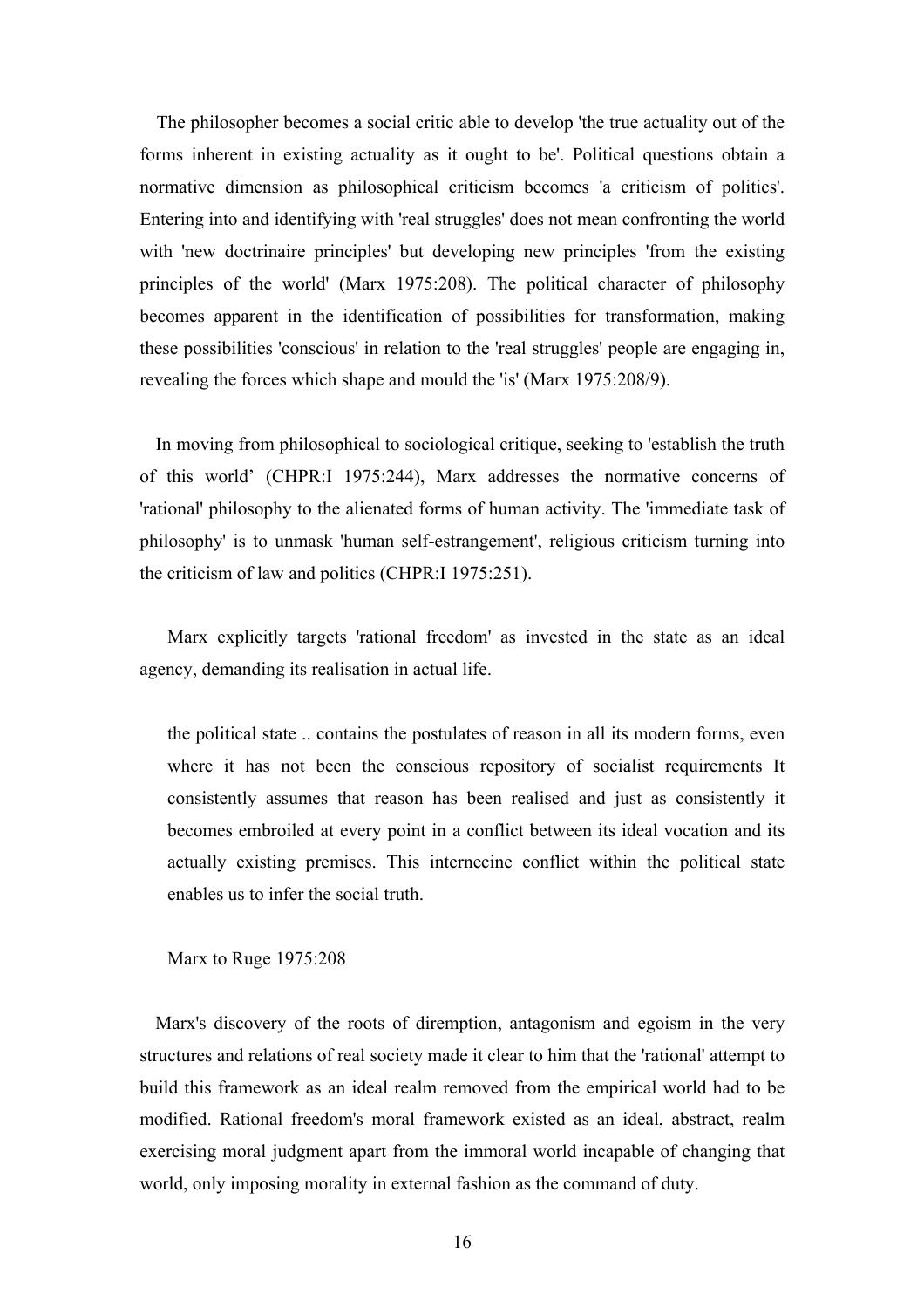Marx attacks Germanic 'rational freedom' directly. Challenging German 'illusions' about the State, particularly the way that 'the State built itself up into an apparently independent force' (GI 1999:98), Marx goes so far as to describe Kant as 'whitewashing spokesman' of the German burghers (1999:99). He explains the 'moral' and 'disinterested' character of German 'rational freedom' by German economic underdevelopment: political forms corresponding to a developed bourgeoisie were accepted 'merely as abstract ideas, principles valid in and for themselves ... Kantian self-determinations of the will and of the people, such as they ought to be' (1999:99). For Marx, the German idea of freedom is constituted apart from the material relations of production. Kant 'separated this theoretical expression [will] from the interests which it expressed', thus making 'the materially motivated determinations of the will of the French bourgeois into pure self-determinations of "free will", of the will in and for itself, of the human will, and so converted it into purely ideological conceptual determinations and moral postulates' (1999:99).

Marx strikes at the heart of 'rational freedom' as a lawful freedom instituted under the state by exposing the way that the general interest becomes an 'illusory' community or communal life in the form of State and law divorced from real individuals (GI 1999:53 83 88). For Marx, this power 'can only be broken by revolution' (1999:88). (This will be developed fully in chapter 6).

With Marx, philosophy is no longer simply critical but activist and engaged, proceeding to 'tasks which can only be solved in one way - through practice [Praxis]' (CHPR:I 1975:251). In energizing the forces and agencies of social transformation, philosophy becomes political and practical: 'material force must be overthrown by material force. But theory also becomes a material force once it has gripped the masses' (CHPR:I 1975:251).

Philosophy issues in social revolution as rationality is embodied through connection with human needs. Marx identifies this radical demand with the proletariat, the 'class with radical chains' representing the universal interests of society. The proletariat is the universal class not simply on account of its material futurity but also its ability to embody universal ideals. The proletariat constitutes a class which is compelled to overthrow the dehumanised social order and establish human emancipation 'by its immediate situation, by material necessity and of its chains themselves'. The proletariat is the universal class since it 'cannot emancipate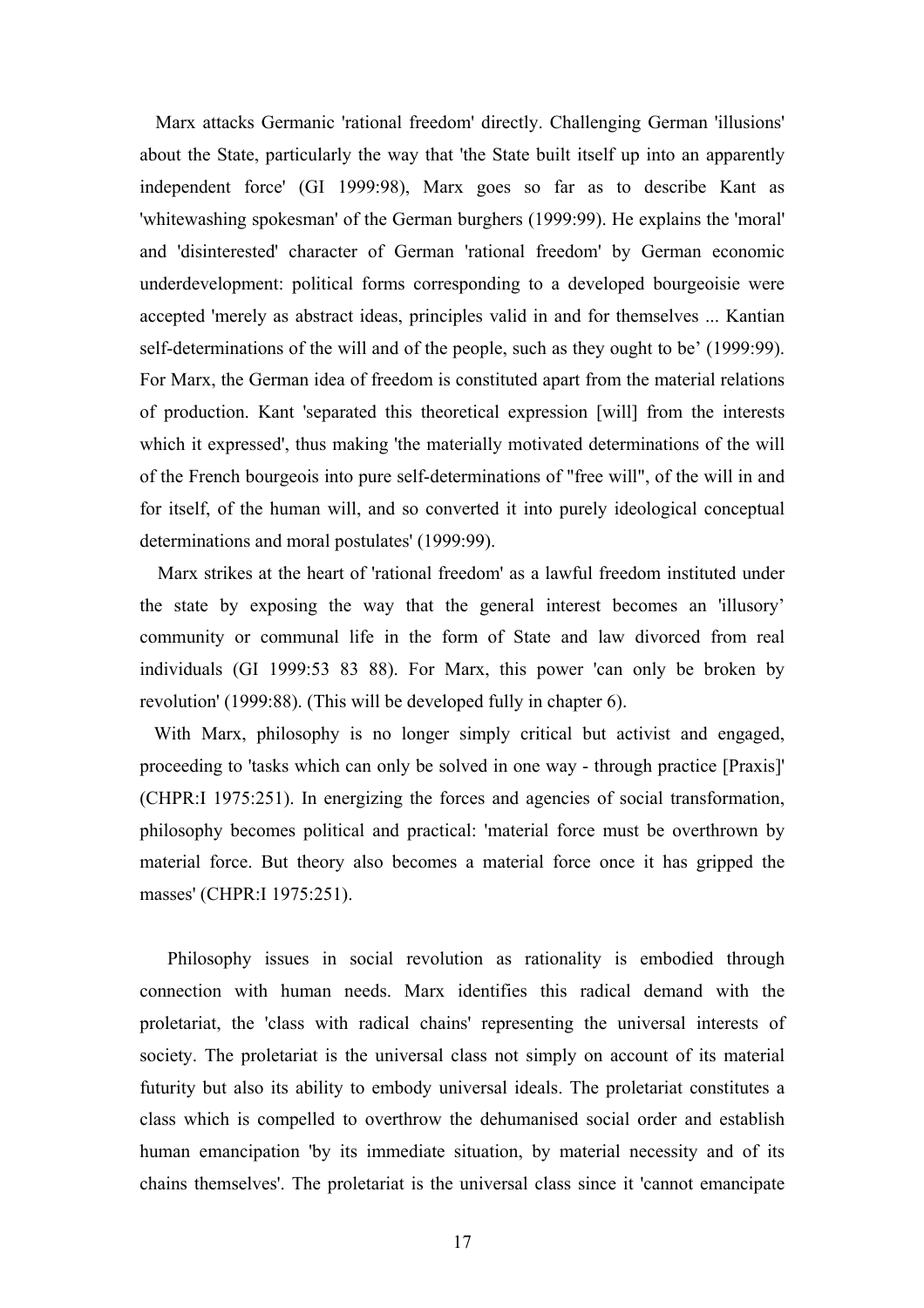itself without emancipating itself from - and thereby emancipating - all the other spheres of society' (CHPR.-I 1975:256).

Marx breaks through from philosophic to practical social critique, then. But proletarian praxis embodies the philosophical ideal: 'Philosophy cannot realize itself without the transcendence of the proletariat, and the proletariat cannot transcend itself without the realisation of philosophy' (CHPR: I 1975:257). Marx confirmed this synthesis of the proletariat and philosophy as the interdependence of theory and practice in the *Theses on Feuerbach*.

Marx repudiates the 'rational' attempt to found the moral order upon 'higher' human characteristics abstracted from the world of experience, from natural inclinations as irrational and from civil society as a diremptive sphere.

Arguing that the interchange between human beings and nature serves as the ground for history denies the existence of immutable moral foundations for human freedom. A 'self-sufficient philosophy loses its medium of existence': 'when things are seen this way, as they really are and happened, every profound philosophical problem is resolved . . quite simply into an empirical fact' (MECW 5 1975:39).

In placing a heavy emphasis upon the concept of *Verkehr* or *Verkehrsform*, meaning traffic, association, communication, commerce or intercourse (Marx GI 1999:42/3nl), *The German Ideology* is a key text, underlining how Marx relocated the key principles of the tradition of 'rational freedom' - reciprocity, interaction and intersubjectivity - from the abstracted institutionalised world (as the embodiment of reason) to the everyday social world (as the natural world of experience for real individuals). This idea of 'intercourse' is valuable in showing Marx's direction away from a 'rational' interaction between self-legislating moral agents in an ideal realm towards a material interaction between real individuals in an associational social reality. The relational aspect of 'rational freedom' is thus located not in an abstracted moral realm but in 'the intercourse of individuals with one another' (1999:42).

Marx defines a critical and emancipatory project oriented to the understanding of 'rational freedom' from the perspective of the material activities and social needs of real individuals. Thus the 'production of material life itself generates new needs which provides the foundation upon which any examination of the actual life process of society must rest (1999:47). The mediation between reason and nature comes through the production of material life. Marx relates the history of humanity to 'the history of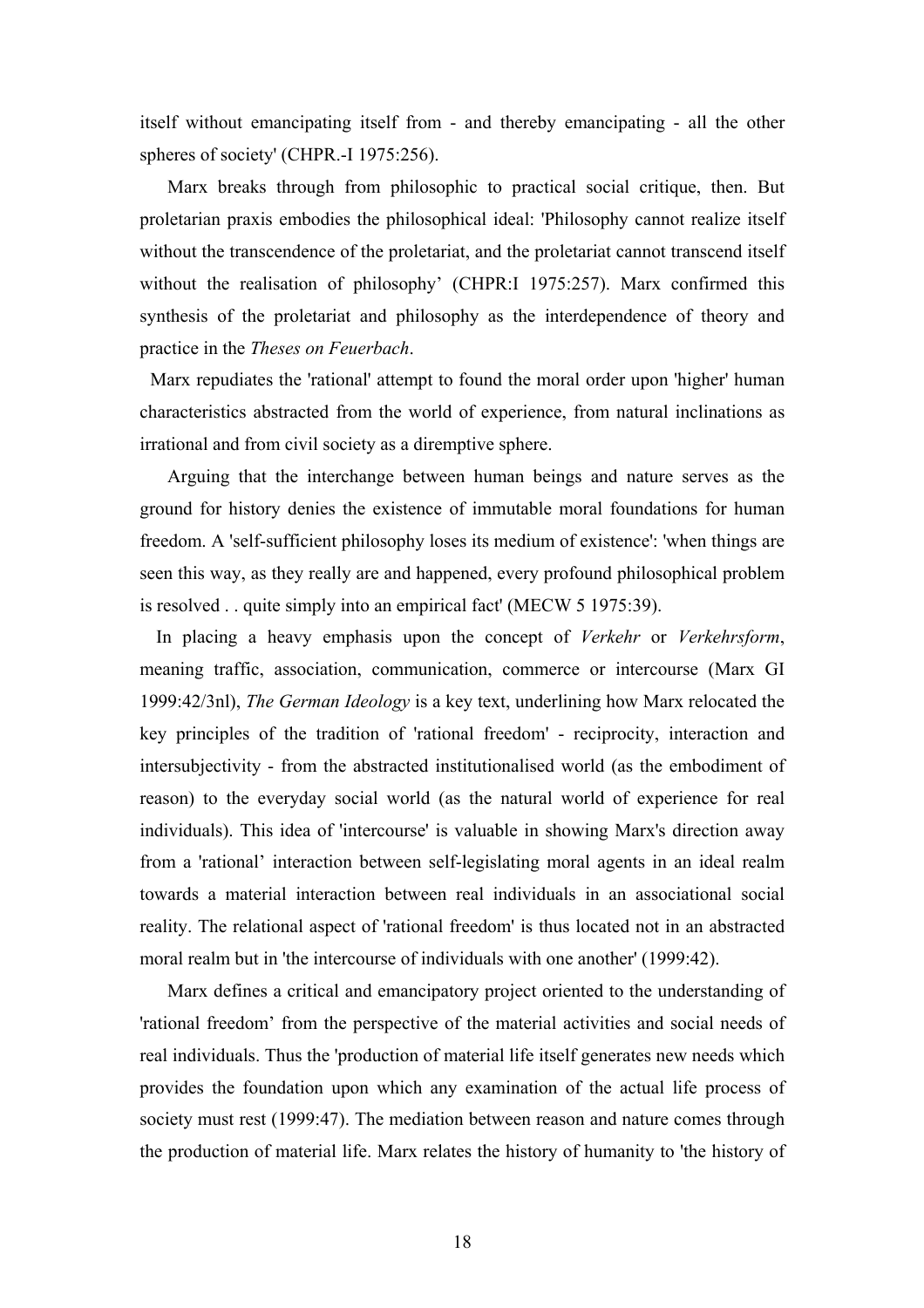industry and exchange', focusing upon the 'materialistic connection of men with one another', 'determined by their needs and their mode of production' (1999:50).

Marx criticises the 'German Ideology' (Feuerbach, Bauer and Stirner) for its belief in the power of ideas and concepts to change the world (1999:37). This belief, in exaggerating the power of the intellectual in abstraction from the real, issues in a false conception of what human beings are and, as a result, is blocked from a fuller conception of what human beings could become. The 'German' inflation of the power of ideas and concepts precludes attempts to realise the radical implications of the concept of human nature precisely because it abstracts from the real world of needs and interests, of material life and social production. This material sphere forms the basis of Marx's reworking of the 'rational' tradition of philosophy.

Referring to 'the illusions of The German Ideology' (GI 1999:39) and accusing German criticism of 'mystification' in never leaving the realm of philosophy (1999:40), Marx's object is to 'debunk and discredit the philosophic struggle with the shadows of reality' (1999:37). Marx criticises Stirner's view that 'concepts should regulate life, concepts should rule' as mistaking 'spirit' for real life (GI 1999:26). Instead of examining real relations, Stirner takes the distorted ideological expressions of these relations to be the real substances of history, changing his concepts but leaving the world unaltered (GI 1999:26/7).

In contradistinction to the abstract, ahistorical approach, Marx stresses the 'real movement' of history. Freedom is achieved in relation to the 'real basis' of existing productive forces, emphasising the 'real practice' of the people satisfying their needs as against Stirner's ideal concept of man and his 'idea' of the people (GI 1999:59 60). Freedom is the universal satisfaction of needs beyond 'exclusion of one class from development'. The 'positive expression "human" corresponds to the definite conditions predominant at a certain stage of production and to the way of satisfying needs determined by them' (1999:116).

The intercourse and interaction of real individuals realises the 'rational' principles of intersubjectivity, cooperation, and communality in material life. Marx proceeds not from the self-seeking monad or the spiritual 'Man' independent of the process of real development but from the real individual as a sociable and objective being located in a social context (1999:40 83 93/4).

# **5-4 ONTOLOGY - PRAXIS, POWER AND NATURE**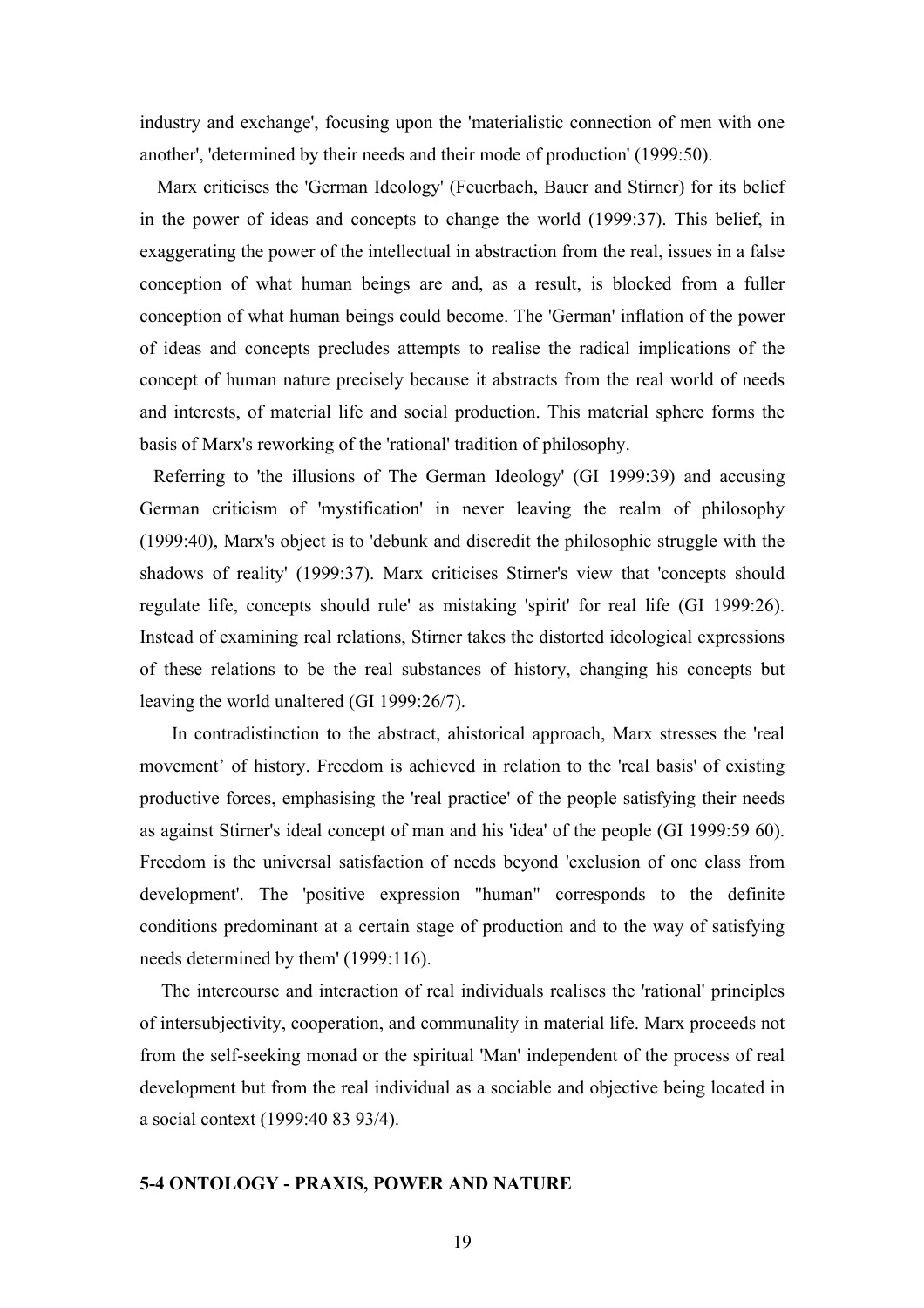Following Marx's incorporation of philosophy within the real mode of life of individuals, this section defines Marx's ontology of self-creation as supplying the material content for rational freedom's ideal community of ends. Marx's project of realising philosophy is thus connected with the realisation of human nature.

As has been argued, with its dualistic framework, separating reason and nature, the 'rational' ideal is abstracted from a real world which manifestly does not embody a community of ends. Under capitalism, relations of competition, exploitation, and domination are the rule rather than the exception. Thus, the idea of a universal human community of interacting moral agents drawn from 'rational' philosophy exists merely as a regulative ideal: individuals should relate to each other as though such a community existed. The fate of the 'rational' realm of ends was to be institutionalised in the state and law regulating the commercial relations of capitalist modernity. By attacking this flawed historical realisation at its roots, Marx brought the 'rational' community of ends into existence as a community of everyday life, a true democracy of ends. As against the abstract community of state and capital, Marx will be shown in this section to identify the 'true' community with the realisation of human need.

Post-modern thought is anti-foundationalist in rejecting any objective ground for the existence of human beings as an arbitrary fiction. Marx is Aristotelian in establishing the ground of existence to be 'species being'. This concept involves a view not only of what human beings are but also, on account of inherent potentials, what they ought to be. Human beings are naturally social, dependent upon each other. Marx argues this point not only as an anthropological fact but as a political value, implying an end state in which species essence would be fully realised.

For Marx, the 'rational' notion of a universal human community is implicit in the real natures of individuals. Integrating the rational and natural, public and private, lives of individuals through his concept of universal species being, Marx's critical appropriation of the 'rational' ideal of a community of ends develops principles of reciprocity, interaction and solidarity beyond the abstracted moral sphere into the real lives of individuals.

Since Marx's conception of human nature is most fully articulated in the *Paris Manuscripts*, this section makes this text central in illuminating the democratic character of Marx's anthropology and ontology. The prime object of Marx's ontology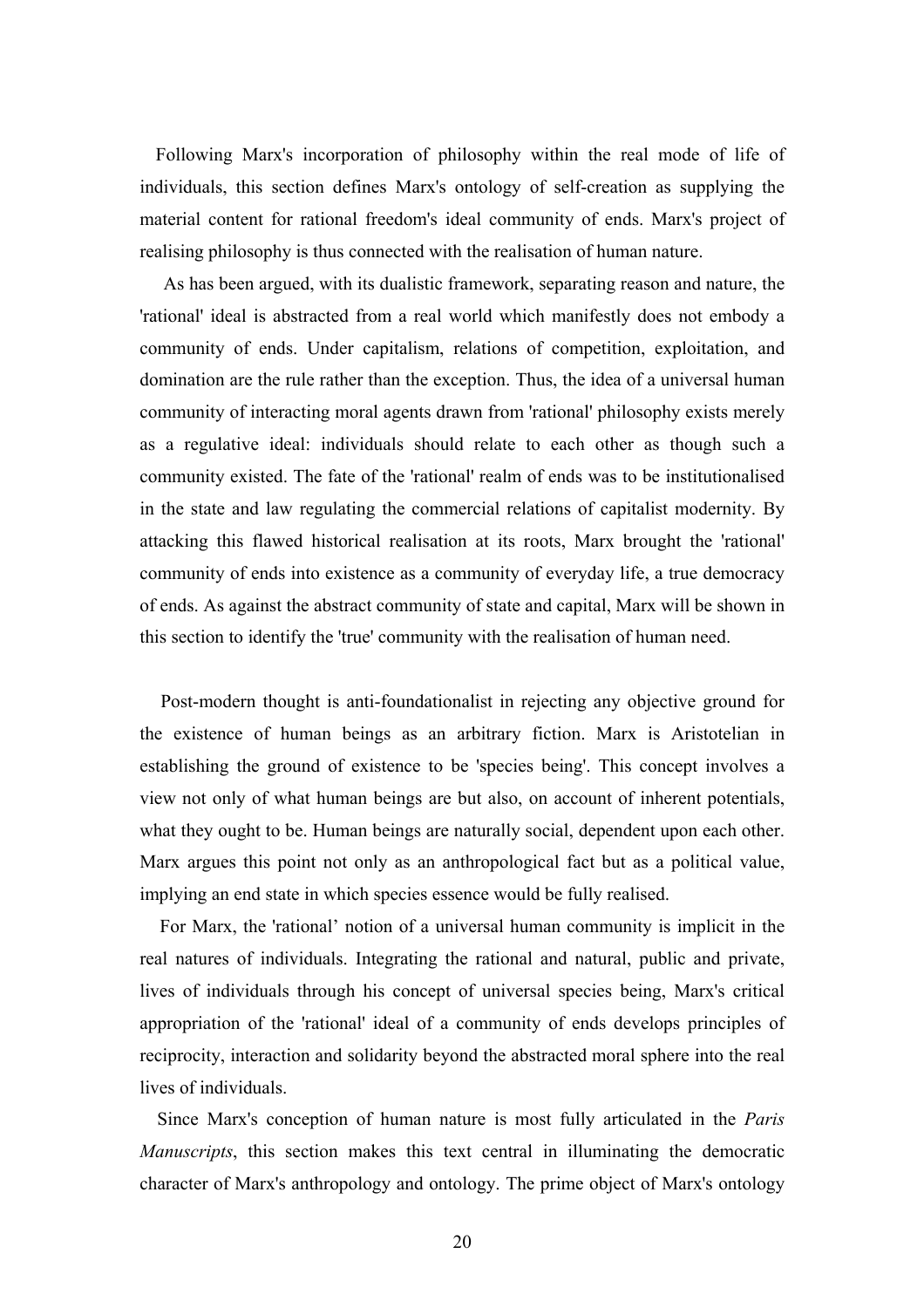is labour as the process through which freedom, as essential human nature, is realised (Marx EPM EW 1975:284/314; Miller 1982:ch3). This section argues that Marx is able to realise the rational life in a richer form than is possible in the tradition of 'rational freedom'. Communism, as the freedom-embodying community for each and all, realises freedom through realising the species character of all individuals as free, conscious activity (Marx EPM EW 1975:328; McCarney 1990:156/7).

The basic argument of this section is that praxis, as the core of Marx's materialist ontology, [5] possesses clear moral and political implications, connecting the good as human well being and flourishing with freedom as self-determination (Lefebvre 1972:38/9). Freedom as self-determination implies emancipation from external and internal constraints imposed by natural and social necessity. The individual engages in material praxis to humanise nature and in socio-political praxis to create a social order which corresponds to human nature. Human well-being, as the telos of praxis, is thus defined in terms of the capacity to define and realise needs (Parekh 1982:188).

Laclau and Mouffe accuse Marx of upholding 'the anthropological assumption of a "human nature"', determined *a priori* (Laclau and Mouffe 1990:153 152 116 177). Geras has shown conclusively, however, that Marx's concept of human nature is not an hypostatised ideal essence but is based upon common needs and cannot be conceived in abstraction from human self-creation in the historical process (Geras 1983:27/58 63 82/4 90). If Laclau and Mouffe have read the *Economic and Philosophical Manuscripts* of 1844, they have not understood it. The point is important in making it clear that the imperative to change reality in Marx derives not from some abstractly moral 'rational' perspective but from the evolving needs and natures of human beings.

Marx's philosophical anthropology (Schmidt 1971; Markus 1978; Axelos 1976; Bernstein 1972) is not, then, abstract or static. Marx's 'normative usage' of human nature allows him to criticise social conditions which fail the intrinsic and common needs of humankind (Geras 1983:71). This 'moral indictment' presupposes a conception of human needs and nature (Geras 1983:83/4; West 1991:43) but does not imply an anthropological mode of critique which invites moralism through the hypostatisation of essential human nature. Rather, Marx examines the social order for repressed potentialities for social and personal development (Miller 1982:28).

These points are crucial in developing Marx's resolution of 'rational' dualisms as the realisation of a genuine public life. The conception of communism which emerges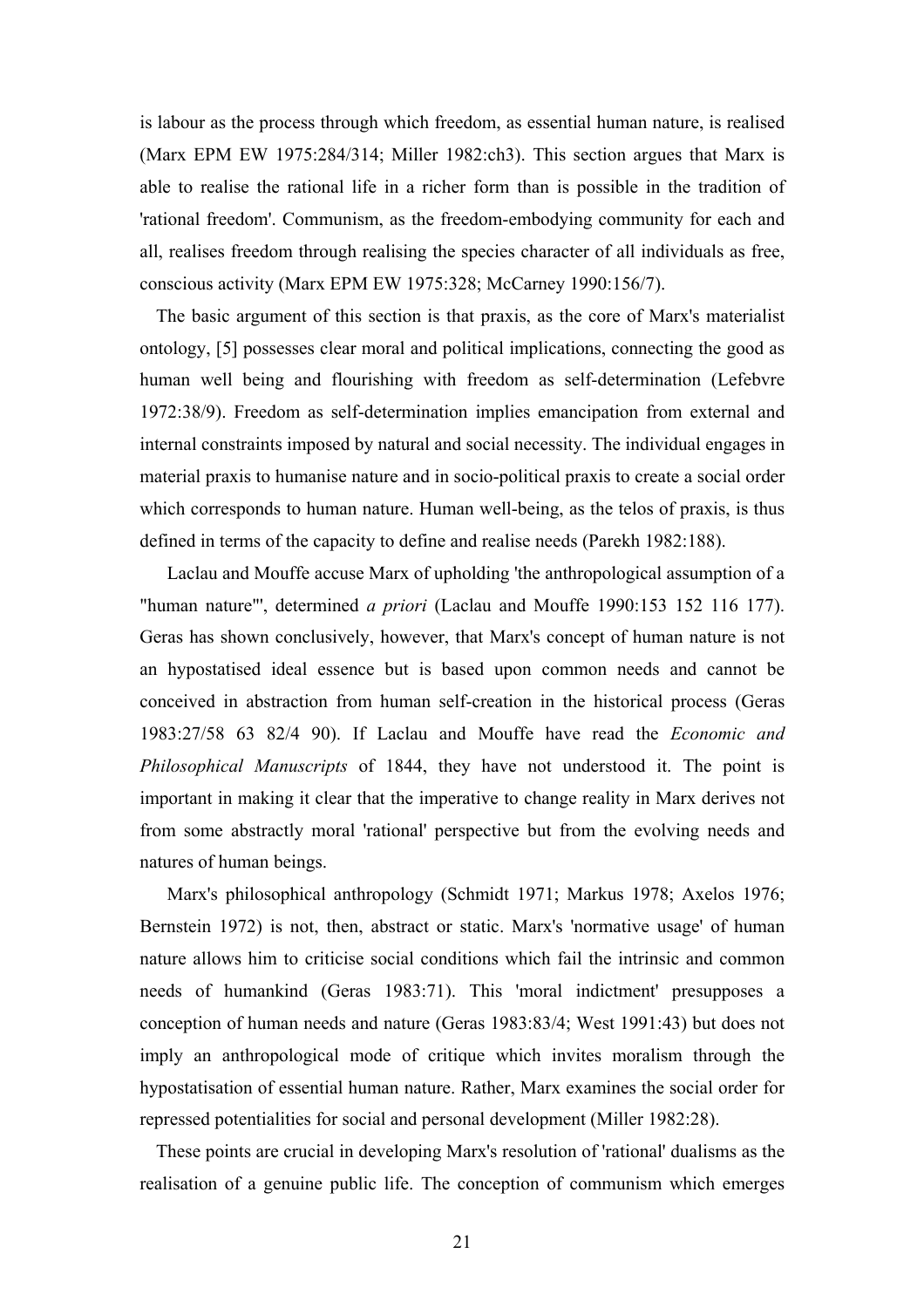from the Paris Manuscripts gives a central place to a materialism in which human self-realisation proceeds through the integration of reason and nature. Identifying inner need as an ontological necessity constitutes the moral case for communism, recovering the self from within the rationalised forms and codes set by the autonomous moral and political systems. Marx develops a materialist account of the noumenal realm through the connection between power, identity, freedom, and needs.

The concept of species being is crucial here. Species being contains potentialities that can be realised only through the joint development of human nature and human society (Meikle 1985:59/60).

For Marx, human beings only realise themselves as human beings to the extent that essential powers are objectified. Marx thus proceeds to put 'rational freedom' on a materialist basis since such objectification is possible only in relation with others. Individuals cannot become truly human by remaining at the level of immediacy and subjectivity but must give essential powers objective form (Marx EPM 1975:327/9). This process of objectification of essential being is undertaken through labour (Marx EPM 1975:329).

Self-realisation as the end of species-being forms the content of Marx's morality and requires no independent moral justification in a set of ends postulated beyond it. The process of unfolding is simply part the common nature of human beings. But this morality conflicts with the instrumental rationality of modern class society in which individuals exist for the sake of a goal external to them. Marx establishes a direct connection between means/ends rationality - which reduces human beings to means with a capitalist society in which 'labour, life activity, productive life itself appears to man only as a means for the satisfaction of a need, the need to preserve physical existence1. Species life 'appears only as a means of life' (EW 1975:328). Within class relations, the individual is compelled to convert the end of self-realising species-being into the means of survival.

The point is not that Marx denies instrumental rationality. A rational society requires the appropriate fitting of means to ends. Instrumental rationality would, that is, be put in its true place as facilitating and coordinating human action and intercourse in a realised society in the individual is able to flourish as ends in themselves.

Society is thus critically evaluated according to the extent to which it enables human beings to realise their essential powers and the extent to which it constrains,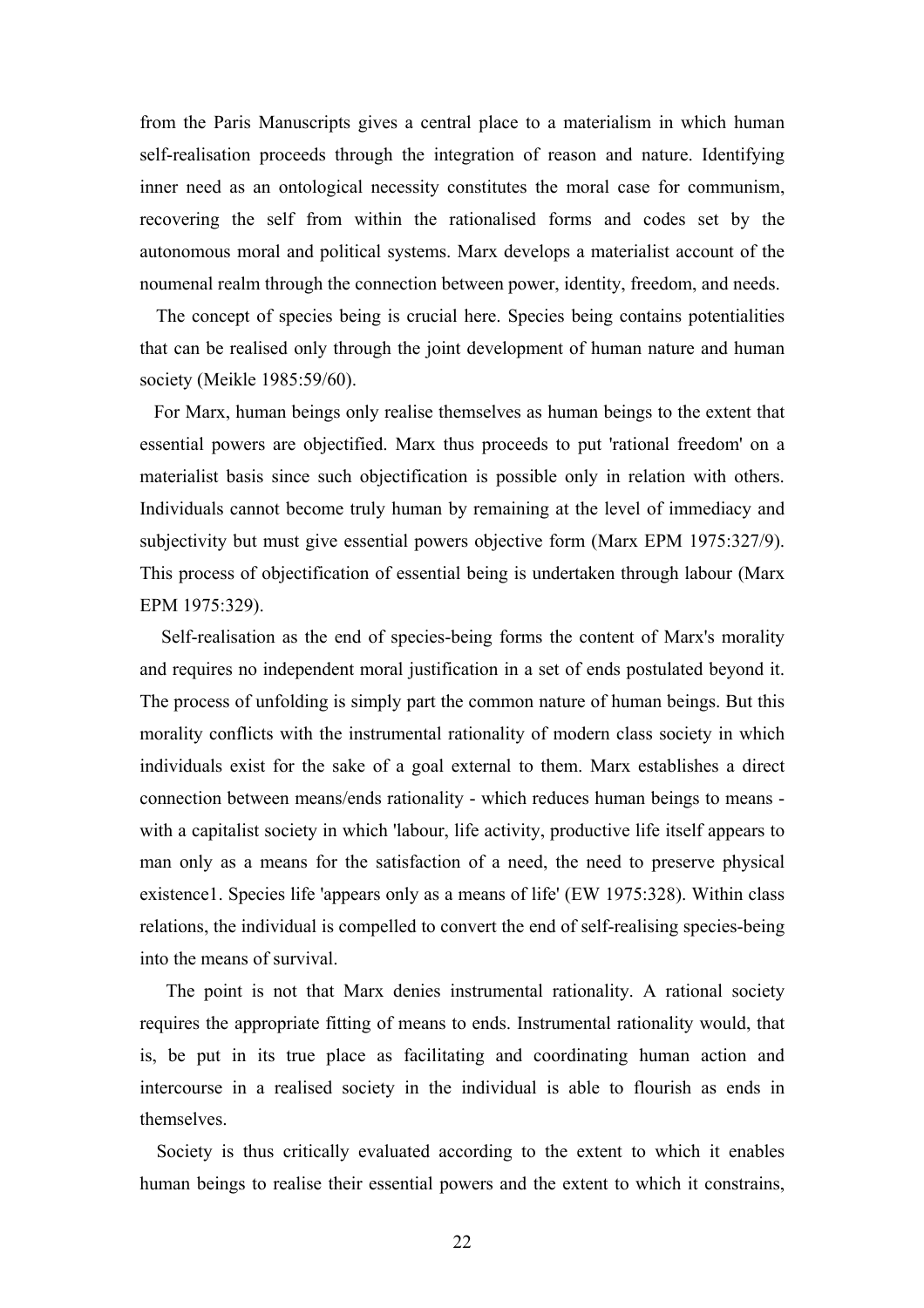distorts or destroys these powers. 'Free, conscious activity is man's species character' and, as a result, alienative relations are the denial of the species character of human beings (Marx 1975:329/31; Walton and Gamble 1976:6).

The real, active relation of man to himself as species being, or the realisation of himself as a real species being, i.e. as a human being, is only possible if he really employs all his species-powers - which again is only possible through the cooperation of mankind and as a result of history - and treats them as objects, which is at first only possible in the form of estrangement.

#### Marx EPM 1975:386

Alienation, implying the possibility of a better human condition through an appeal to inherent human qualities (West 1991:44), is crucial. Whereas human selfrealisation ought to be an end in itself, under capitalism it becomes purely instrumental to external ends: 'This fact simply means that the object that labour produces, its product, stands opposed to it as something alien, as a power independent of the producer' (EW 1975:324). Through their labour, the workers actually strengthen the condition of their domination: 'the more the worker exerts himself in his work, the more powerful the alien, objective world becomes which he brings into being over against himself ... the life which he has bestowed on the object confronts him as hostile and alien' (EW 1975:324). Labour becomes something repugnant to the worker, a 'loss of reality', a 'bondage' (EPM 1975:324 329), reducing the worker to idiocy and cretinism (EPM 1975:326) - the consequence of the division of labour (EPM 1975:369/74; Walton and Gamble 1976:13/4; Ollman 1976:135/6). The alienation of labour is the estrangement of the producer from the product and of human beings from each other (EPM 1975:329/30 331), imposing a mode of life upon individuals which denies their essential species attributes (EPM 1975:328). In consequence, human potentiality is unactualised and 'conscious life activity', 'species life', becomes a mere means for existence (EPM 1975:328).

Marx, therefore, makes the abolition of alienation an ontological necessity. Since individuals are creatures of needs, well-being is the satisfaction of these needs through the human interaction with nature (EPM 1975:358ff). Communism is the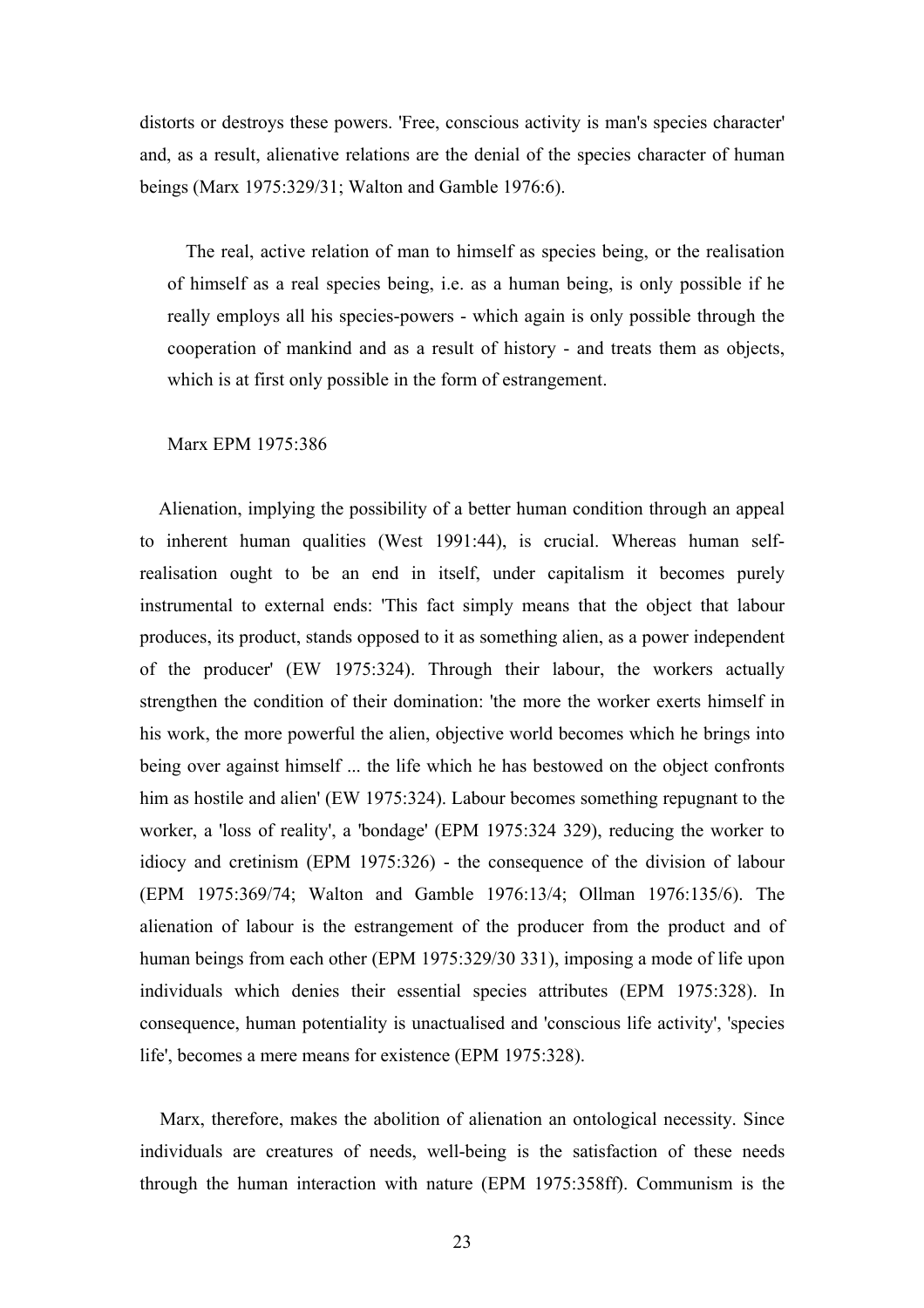positive resolution of the various dualisms which have characterised human history man-man, man-nature, individual-species, freedom-necessity - so that individuals may live a realised life (EPM 1975:348; Miller 1982:26; Meikle 1985; Meszaros 1970; Ollman 1976). Marx puts power and needs at the heart of politics as a mode of life expressing an ontology of self-creation. [6]

Marx takes his leave of 'rational' dualism and the powerful influence it exerted over the ways in which human fulfilment has come to be conceived. His notion of the individual as a species being is crucial to this recasting of the ideal universal community of 'rational freedom' as a real community:

Man is a species being, not only because he practically and theoretically makes the species - both his own and those of other things - his object, but also - and this is simply another way of saying the same thing -because he looks upon himself as the present, living species, because he looks upon himself as a universal and therefore free being.

## EPM 1975:327

For Marx, the activity of the individual forms an organic part of species life as an interconnected whole. The concept of 'species being' enables Marx to show how, through 'conscious life activity', human beings can choose what they want to do or be (EPM 1975:328/9). In engaging actively with the material world, human beings demonstrate their 'conscious species being', producing free from the constraints of 'immediate physical need' (EPM 1975:329) so that they may affirm their true essence through creative labour. The world is 'the creation of man through human labour', proof of a 'self-mediated birth' (EPM 1975:357 329).

The self-creation of humanity is a process in which the transformative, sensory, aesthetic and cognitive powers of individuals are transformed and expanded and, with them, the structure of human need (EPM 1975:349/50). Central to this notion is the idea that self-realisation comes to be the object of need. Marx refers to what might be called 'self-realisation' needs, criticising 'absence of needs as the principle of political economy' (EPM 1975:363). These are 'radical needs' insofar as individuals, conscious of their alienation, seek a satisfaction that cannot be realised in existing society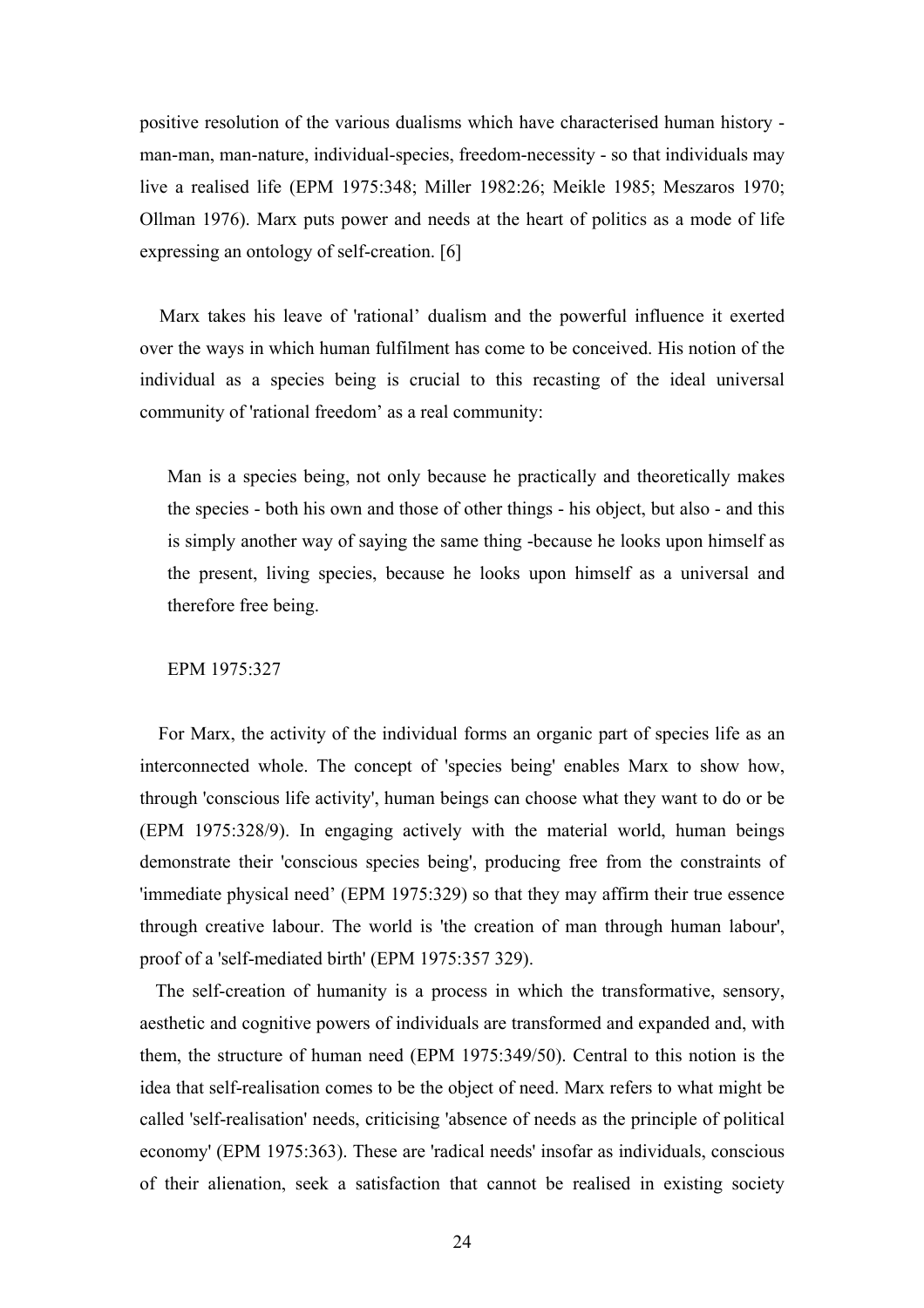(Heller 1976:94/5; Elliott in Panichas ed 1985:51/102). Marx's materialism, therefore, is able to get to the roots of rational freedom's transformation into a repressive rationalisation by addressing capitalism's alienated system of production.

Marx's ontology, demanding an internal relation to the world as opposed to the external imposition of identities, is 'radical' in showing how the ontology of human beings is contradicted by capitalist society. Marx criticises the way that 'social needs' impact negatively upon the individual in being determined by them as 'alien to him and which act upon him with compulsive force' (JM 1975:269). The individual submits to this force of 'social need ... from egoistic need, from necessity' (JM 1975:269).

Individuals relate to each other not as human beings but merely as means to the end of satisfying their 'egoistic needs'. They 'subordinate' themselves to the 'alien substance' of money, the 'estranged essence of man's work and existence' (OJQ 1975:241 249). Money becomes the 'real need' of all in a society governed by private property (EPM 1975:358 375).

The satisfaction of 'human needs' is possible only under communism, the 'true community' as the 'essence of man' which 'arises out of the need and the egoism of individuals' (JM 1975:265) and which expresses the 'real, conscious and authentic existence' of man's 'species activity' and 'species spirit' through 'social activity and social enjoyment' (JM 1975:265). Marx's 'true' community challenges alien community, the alienation of the social bond, under capitalism. With private property, 'community appears in the form of estrangement' (JM 1975:265). To achieve 'true' community, the form that 'human need' takes under capitalism as 'egoistic need' must be replaced by a genuine form of 'human need'.

Within the realm of private property, however, the need to realise the human essence confronts the individual 'as the de-realisation of his life' (JM 1975:266 269). The abolition of this 'de-realisation' is a moral imperative since 'man' is 'in need of a totality of vital human expression; he is the man in whom his own realisation exists as inner necessity, as need' (EPM 1975:356; McCarney 1990:159/60).

Given the social character of species essence, this self-development takes place in relation to others within community (West 1991:58 59/60). With self-realisation, the individual experiences 'his greatest wealth - the other man - as need' (JM 1975:267), recognising other individuals as the 'source' of their own life (JM 1975:267). Individuals no longer experience social relationships as an external imposition. No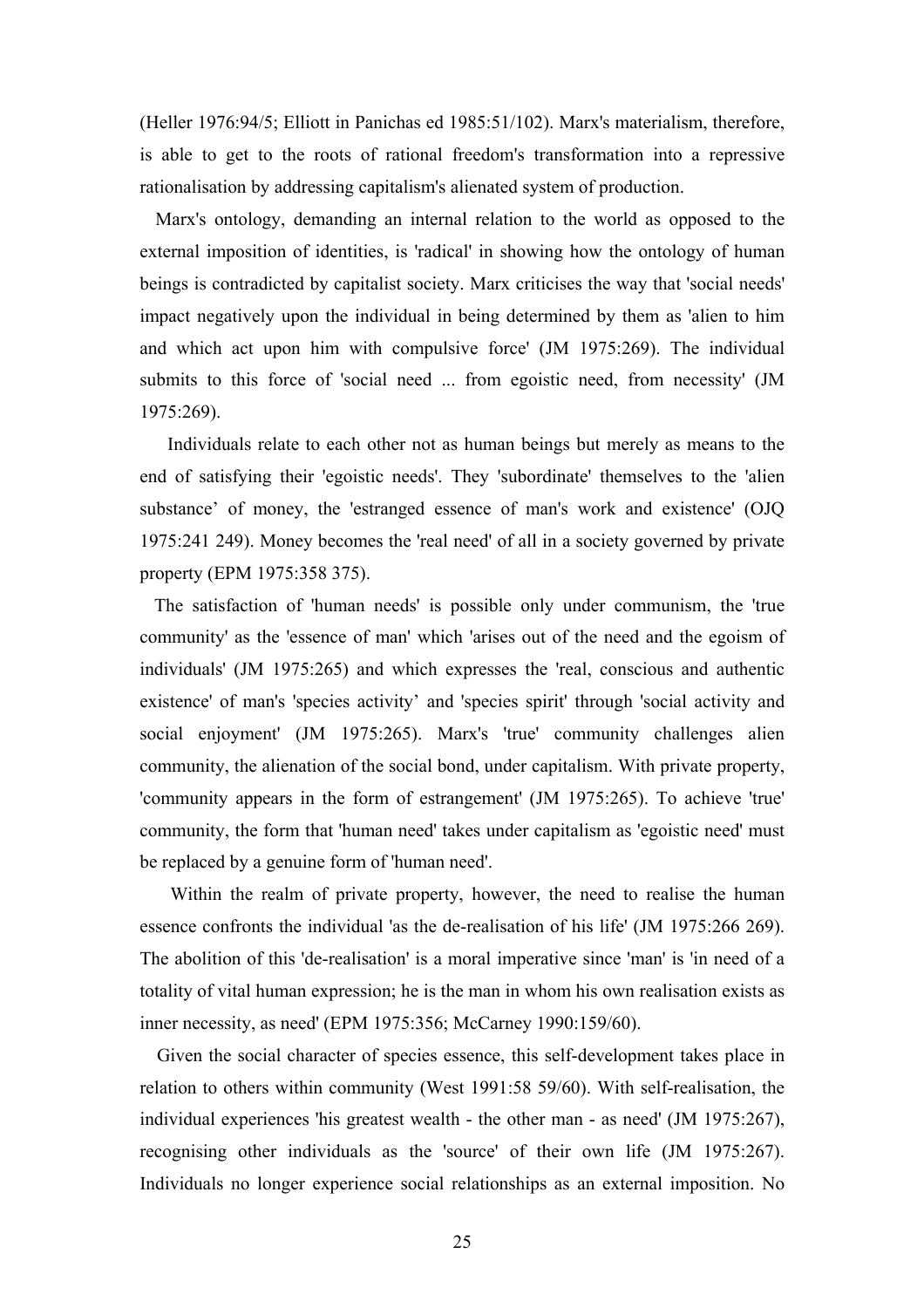longer does reciprocity have to be projected to an ideal, noumenal world abstracted from real life. In these circumstances, when the individual is 'in his most individual existence he is at the same time a communal being' (EPM 1975:347). The social character of species essence - human nature as true communal life - defines 'rational freedom' as social, proceeding between individuals in their everyday relations. 'The human essence of nature exists only for social man; for only here does nature exist for him as a bond with other men' (EW 1975:349).

In integrating reason and nature, Marx identifies the normative dimension of reason with the creative self-realisation of essential human nature. The abolition of private property, moreover, enables individuals to establish a proper, 'inner relation' to their objects. In the 'true community', where individuals produce as human beings, labour, as 'conscious life activity', exists as a form of self-affirmation through objectifying individuality (JM 1975:277). Here, 'human need' replaces 'egoistic need', the production of an object now 'corresponding to the needs of another human being' (JM 1975:277). Marx demands a 'real and true' relationship of human beings to their mutual objects of production as the instrument of 'mutual needs' (JM 1975:276)). As the 'free expression and hence the enjoyment of life', labour would be 'authentic, active, property' (JM 1975:278). Marx's social freedom consists in the mutual ownership of products as an expression of need whereas alienation entails private property (Marx EPM 1975:331/4; West 1991:47/8).

This argument goes some way towards answering MacGregor's accusation that Marx lacks a fully explicated theory of property, something which makes state ownership inevitable and leaves the individual defenceless against the encroachment of the state (MacGregor 1998:166). The way Marx affirms productive activity in terms of human self-development forms the basis of a positive conception of property. With human appropriation, objects are no longer experienced as external or estranged but become 'the particular, real mode of affirmation' (EPM 1975:353).

By criticising alienation as 'forced labour imposed .. not through an inner necessity but through an external arbitrary need', Marx affirms labour as the 'free expression' and 'enjoyment of life' (JM 1975:278). Only under communism will 'need or enjoyment' lose their ''egoistic nature' and nature lose its 'mere utility in the sense that its use has become human use' (EPM 1975:352). The individual is at home in a world which represents the 'objectification of himself as a realisation of his 'essential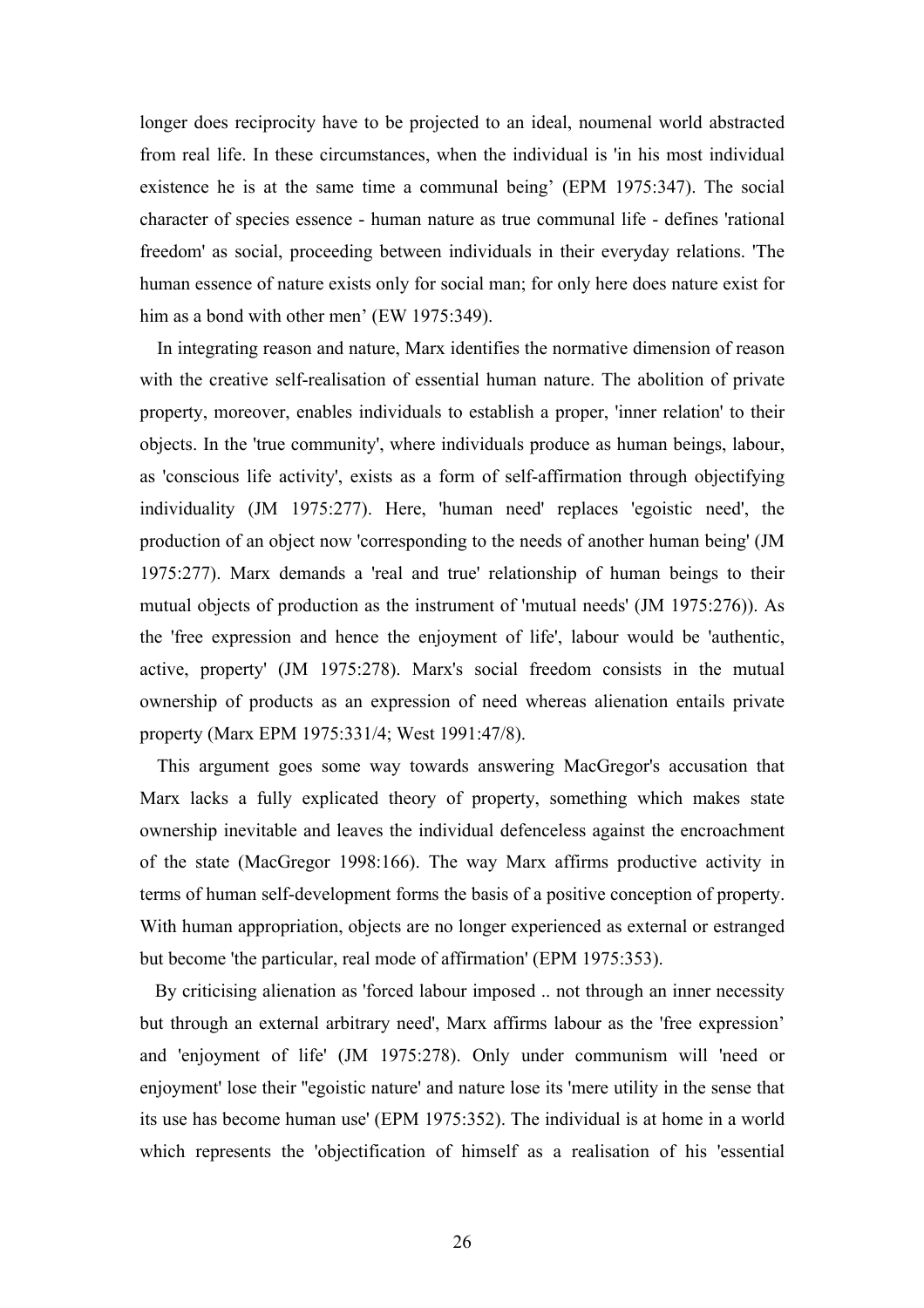powers' (EPM 1975:352/3), 'the creation of man through human labour, and the development of nature for man' (EPM 1975:357).

On these premises, the rationality of social forms, and the whole organisational and institutional framework that goes with them, is to be evaluated according to the extent to which they expand or deny essential human powers. This employs the wider definition of praxis as embracing the full range of human activities. True, Marx identifies industrial production as 'the open book of the essential powers of man' (EPM 1975:354). But he goes on to argue that, through estrangement, 'this history has not been grasped in its connection with the nature of man, but only in an external utilitarian aspect' (EPM 1975:354). Marx thus determines to uproot the economic reductionism of capitalism as responsible for the transformation of reason into a rationalisation repressive of the human ontology. Relating the 'extended wealth of human activity' to 'common need' (EPM 1975:354), human growth and development will be complete only through a transcendence of the fragmentation of human activities under capitalist relations.

For Marx, social existence, the everyday life world of real individuals, is the sensuous material terrain for embodied experience, providing the basis for dissolving those abstract forms divorced from human life. Marx's case for communism as a uniquely human mode of relationship to natural conditions of life argues that the human interaction with the 'sensuous external world' (Marx EPM 1975:325) is crucial to the formation and maintenance of personal identity. The conception of wealth 'as something outside man and independent of him .. is abolished': 'its external and mindless objectivity is abolished inasmuch as private property is embodied in man himself and man himself is recognised as its essence' (EPM 1975:342).

Marx is seeking the de-commodification of human existence so as to emancipate the wealth of sensuous human growth from the domination of exchange value: 'The supersession of private property is therefore the complete emancipation of all human senses and attributes' (EW 1975:352).

Production, for Marx, signifies self-realisation but is reduced to economics under capitalism. Far from making the domination of the economic factor eternal, Marx asks 'when the limited bourgeois form is stripped away, what is wealth other than the universality of individual needs, capacities, pleasures, productive forces etc, created through universal exchange?' (Gr 1973:488). Marx defines 'wealth' as the 'absolute working out' of 'creative potentialities', 'the development of all human powers as such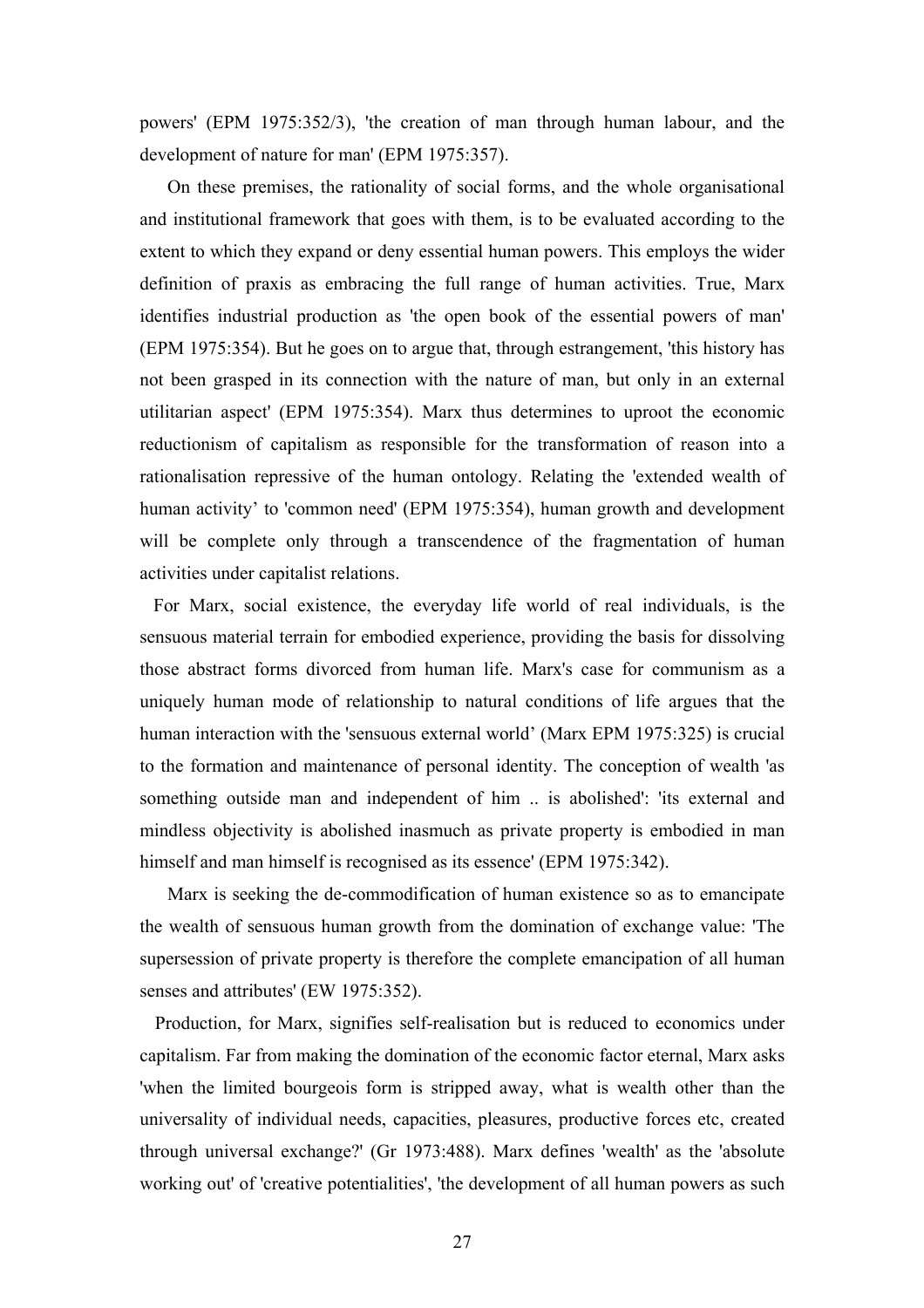the end in itself (Gr 1973:488). Production, then, is grounded in species being as naturally creative, concerned with the unfolding of human powers through the transformation of the world: 'man produces even when he is free from physical need and truly produces only in freedom from such need' (EW 1975:328/9).

For Marx, human beings are most human when producing freely, beyond direct material need. But this freedom requires certain material conditions enabling the assertion of self-determining human rationality over predetermined nature. What distinguishes human beings from animals is consciousness in producing the means of life (GI 1999:42). The unity of social being and consciousness occurs most explicitly for Marx in language as 'practical, real consciousness that exists for other men as well' and which 'only arises from the need, the necessity of intercourse with other men' (GI 1999:51).

Language originates in need, as necessary to collective life, but is not tied to necessity. Human interaction embodies meaning, intention, imagination: 'Man makes his life activity itself an object of his will and his consciousness. He has conscious life activity. It is not a determination with which he directly merges' (EW 1975:328).

This materialism is far richer than the economism with which Marx has been associated. For Marx, the 'mode of production must not be considered simply as being the production of the physical existence of the individuals' but as 'a definite form of activity of these individuals', 'expressing their life', a 'definite mode of life on their part' (GI 1999:42).

Marx's stress on an affirmative mode of life emphasises the ontological basis of politics and recovers the normative dimension of the full range of human activity. Human beings produce materially and mentally (GI 1999:42 64/8). The essence of human beings is expressed in creative activity, the production of the social world and everything in it from language to institutions. Power thus operates through the promotion of subjectivity and is thus a more intimate phenomenon than that conception which concentrates upon its institutionalised forms in the state and economy. Since 'religion, the family, the state, law, morality, science, art, etc., are only particular modes of production', the 'positive supersession of private property', as the 'appropriation of human life', is 'the positive supersession of all estrangement, and the return of man from religion, the family, the state, etc., to his human, i.e. social existence' (EPM 1975:349).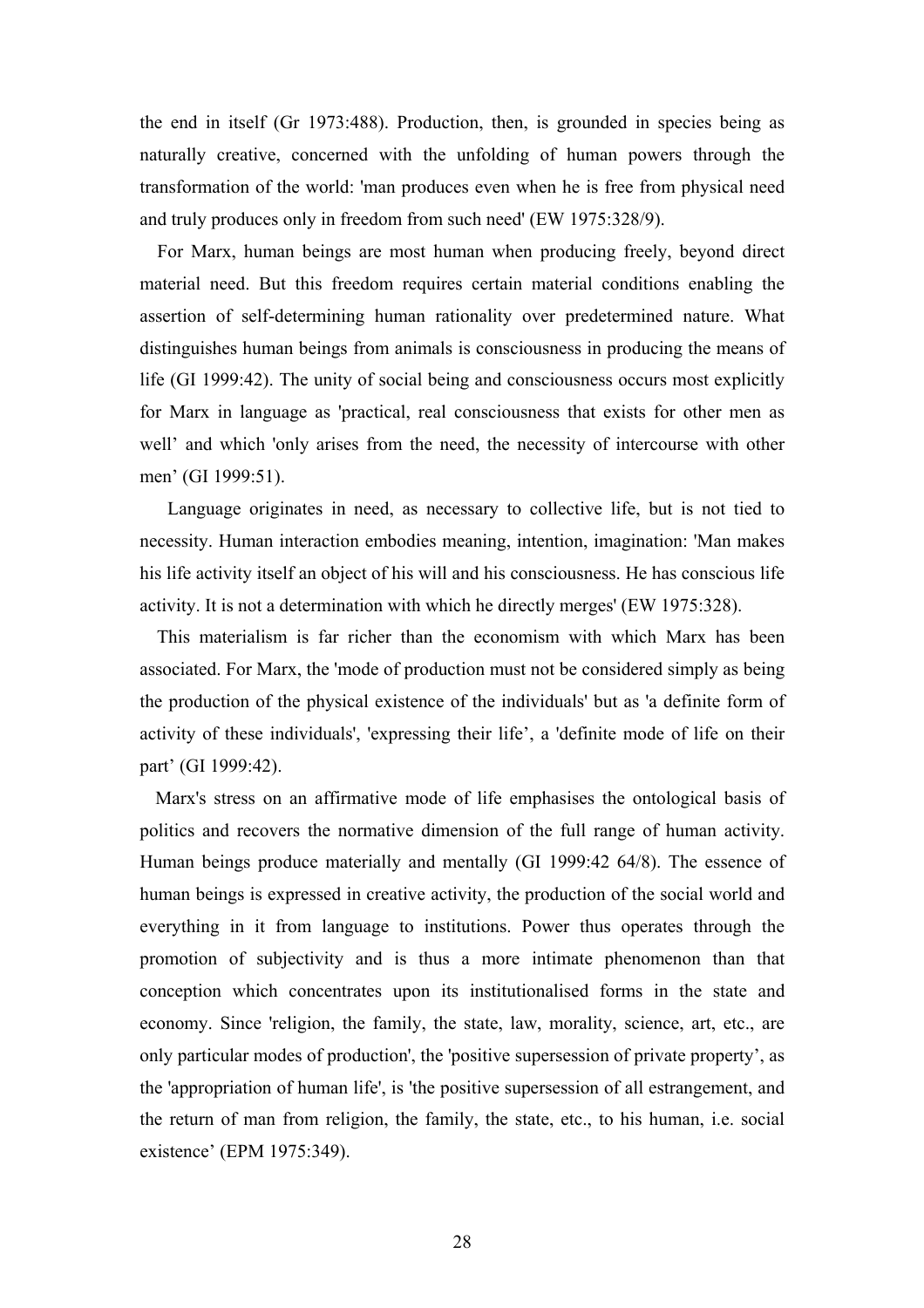All of which offers a basis for the transformation and socialisation of the politics and morality of 'rational freedom', rooting it in a 'true' mode of life that corresponds to the human ontology as opposed to investing it in a 'higher' institutional realm apart from real society and real individuals in their empirical existence.

'Rational freedom' is thus dissolved into the real social life of individuals. With practical reappropriation and reorganisation, power does not act on individuals in a remote fashion but acts on the interior of the person. Marx's communism is thus a mode of participation within social existence. Communism 'is at once real and directly bent towards action' (EPM 1975:349), demonstrating 'what significance the wealth of human needs has' and creating a 'new mode of production' as a 'fresh confirmation of human powers and a fresh enrichment of human nature' (EPM 1975:358).

This is also a new, associative, mode of politics. Marx enables the recovery of the sphere of fellowship and reciprocity as against the rationalised, externalised regulations of an abstracted institutional world, something which restores a concern with the personal aspects of life. Communist workmen gathering together for instruction, propaganda etc. 'acquire a new need - the need for society'. 'Company, association, conversation' 'has society as its goal' (Marx EPM 1975:365). It is this life world that Marx opposes to the official world of abstracted rationality. The reciprocal community that Marx affirms emphasises friendship, sociability, sympathy and empathy as fundamental social attitudes forming the basis of society itself.

This approach challenges the equation of justice with the public realm as an impersonal domain. Marx reworks rather than recovers the classical belief that human beings realise themselves within the political life of the public realm. This 'political life' has a unique meaning for Marx, rooted in an associative mode of life that recovers the public character of personal life. Marx's case for self-determination through social control (chapter 6) is thus rooted in ontological assumptions that challenge the rationalised social order that subjects individuals to external processes and authorities. Marx's perspective permits the intervention within the public realm of human needs, etc, the very things which have been confined to the private sphere in being defined as 'personal'.

In sum, this section has shown the crucial role played by Marx's ontology of selfcreation in defining the 'true' public life as incorporating reason into material life. Integrating reason and nature, the normative ideal of a 'rational' community of ends is identified as unfolding through the self-realisation of essential human nature. Praxis,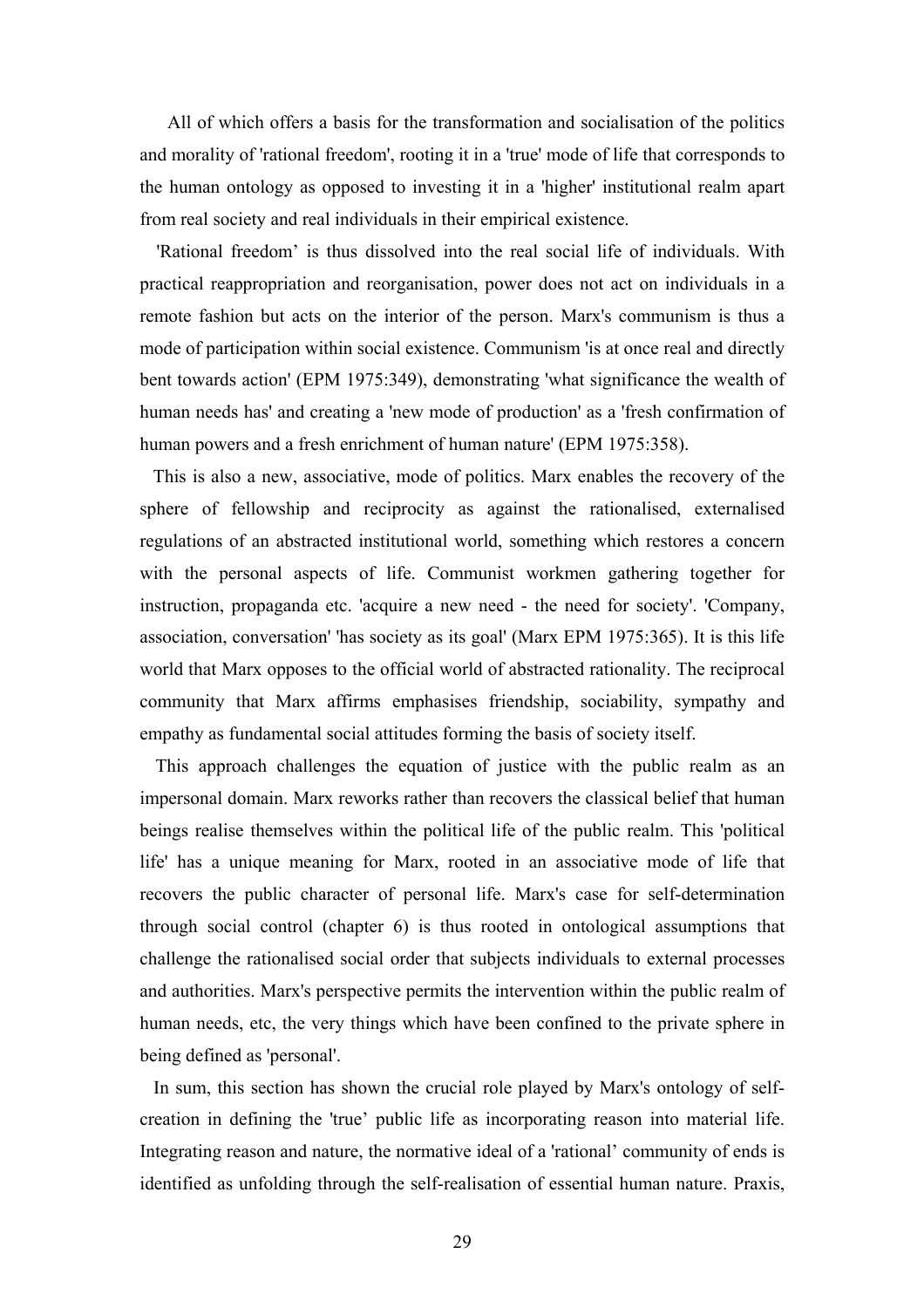as the core of Marx's ontology, embraces the full diversity of human activity and, critically, possesses a democratic aspect in treating all individuals as knowledgeable and transformative agents. Precisely what this democratic aspect is and what it implies will now be examined.

# **5-5 PRAXIS - THE DEMOCRATISATION OF POLITICS, POWER AND PHILOSOPHY**

This section examines crucial aspects from the *Theses on Feuerbach* in so far as they elaborate upon the democratic aspects of Marx's embedding of 'rational freedom' in real life. The argument pays particular attention to the potential for new modes of political expression in Marx's praxis, particularly in subverting the educator-educated dualism as the basis of the theoretico-elitist model of politics. This model puts politicians and philosophers in a position of authority as alone being able to rise above the general determinism of circumstances. In locating the revolutionary power in the transformative praxis of the demos, Marx will be shown to be able to realise the emancipatory and democratic principles of 'rational freedom' without having to have recourse to an ideal educational agency, Rousseau's Legislator as public tutor, Kant's moral law as the command of duty, Hegel's state as ethical agency.

Marx's materialism incorporates conscious, creative human agency, taking an activist view of human beings, defined in terms of capacities and powers (Parekh 1982:26; Tucker 1961:25 45/69). In this, he builds upon Kant, for whom the human mind possesses certain innate mental equipment for interpreting the material obtained by sense experience (Kitching 1988:14/5; Kant 1974:113; Callinicos 1983:14/5; Korner 1955:27/32 chs 3 4), and upon Hegel, for whom spirit and reason - the Idea develop through 'the progress of the consciousness of freedom' (Hegel 1953:19; Kitching 1988:17). Materialising Hegel's concepts of objectification and alienation (Norman 1983:174/5), Marx took the standpoint of 'socialised humanity' (Thesis X 1975:423), arguing for the emancipatory-revolutionary incursion of human beings as subjects into fetishised and alienated 'matter' (Bonefeld et al vol I 1992:38/9). 'Circumstances' are not external to human beings but inherently subjective. This section examines the democratic implications of this argument, showing how Marx subverts hierarchical and elitist claims to power and knowledge, however 'rational'.

The fundamental point of Marx's critique of Feuerbach is that all previous materialists have conceived reality 'only in the form of the object, or of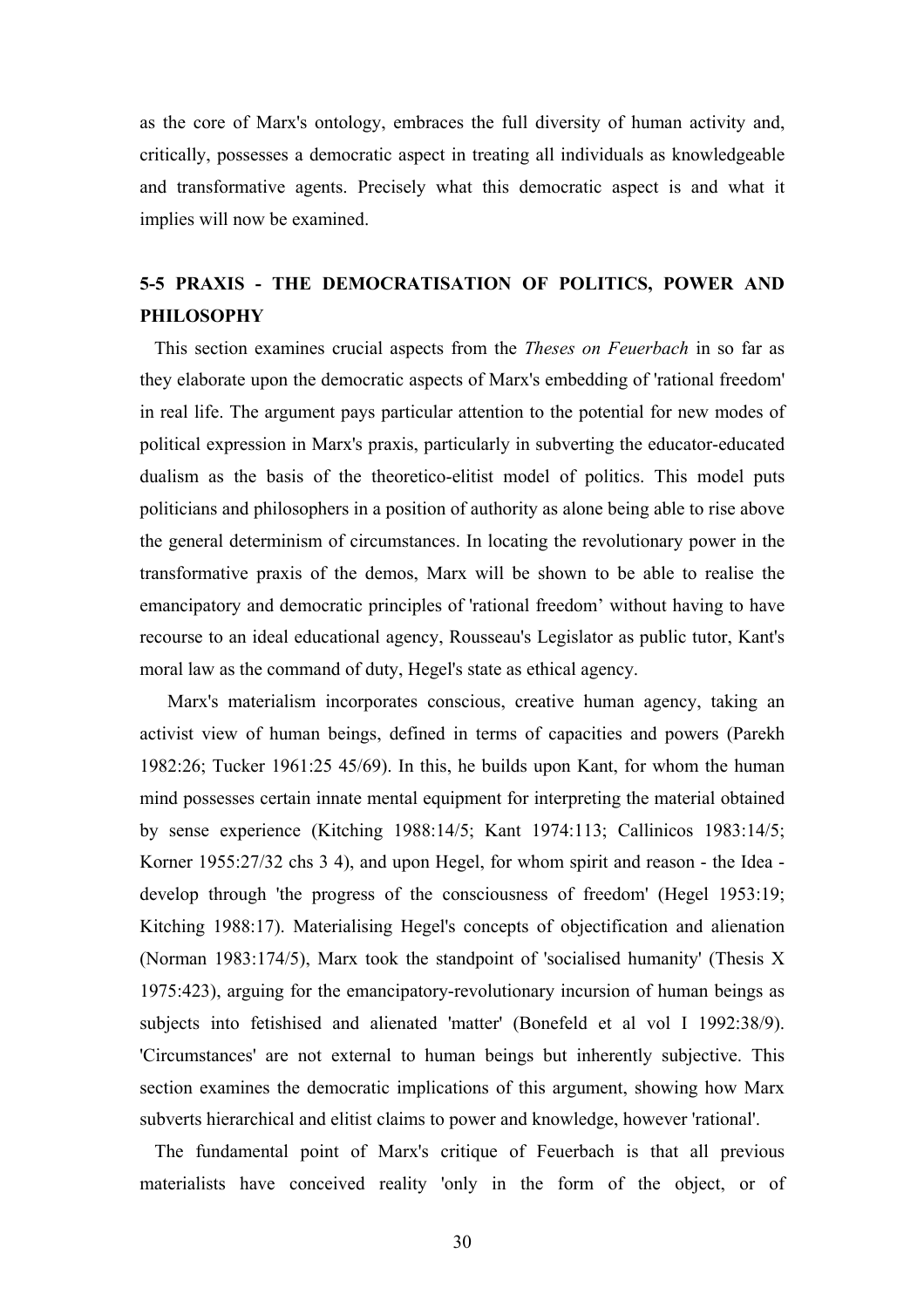contemplation, but not as sensuous human activity, practice, not subjectively' (Thesis I 1975:421). This purely contemplative attitude characterised Enlightenment materialism, confronting individuals deterministically with laws of nature which could be observed but not altered. Consequently, 'the active side was developed abstractly by idealism' (Thesis I 1975:421), regarding the real movement of history as an expression of the movement of Spirit.

Marx incorporates idealism's activist, creative principle so as to replace the old conception of human beings as the passive, unconscious product of circumstances with the new view of human beings as the active, conscious producers of circumstances. Hence Marx's emphasis upon 'human activity' as 'practical-critical' activity that creates 'objective' reality (Thesis I 1975:421). This makes the point that 'objective' structures and relations are human, that there is subjectivity in objectivity and vice versa (Sherman 1996:35/7).

In empowering creative human agency, this active materialism possesses a democratic character. Though Marx's concern with the 'scientific' analysis of underlying structures implies an access to knowledge denied to those remaining on the surface level of appearance (McLennan 1989:114 202/3 214/5; Wright 1978:12), in subverting the idea of an alienated, inert totality, the conception of revolutionarycritical praxis makes reality accessible to all. Marx conceives of progress from the externally imposed societal determinism of 'circumstances' to freedom as selfdetermination through the conscious self-activity of human agents (Parekh 1982:27; Gunn 1992:40; Meister 1990:249 250).

Philosophy is superseded, resolved into practical, social life. Objective truth is defined as a practical question (Thesis II 1975:422). Since 'all social life is practical', the mysteries of theory 'find their rational solution in human practice and the comprehension of this practice' (Thesis VIII 1975:423). The comprehension of the world, of the material as sensuously real, must therefore be integrated with 'practical human-sensuous activity' (Thesis V 1975:422). Reason is now not only located in the world but takes shape as '"practical-critical" activity' (Thesis I 1975:422). For Marx, 'thought' and 'reality' are inextricably connected through human activity whereas speculation about 'thought' in abstraction from activity generates the problems of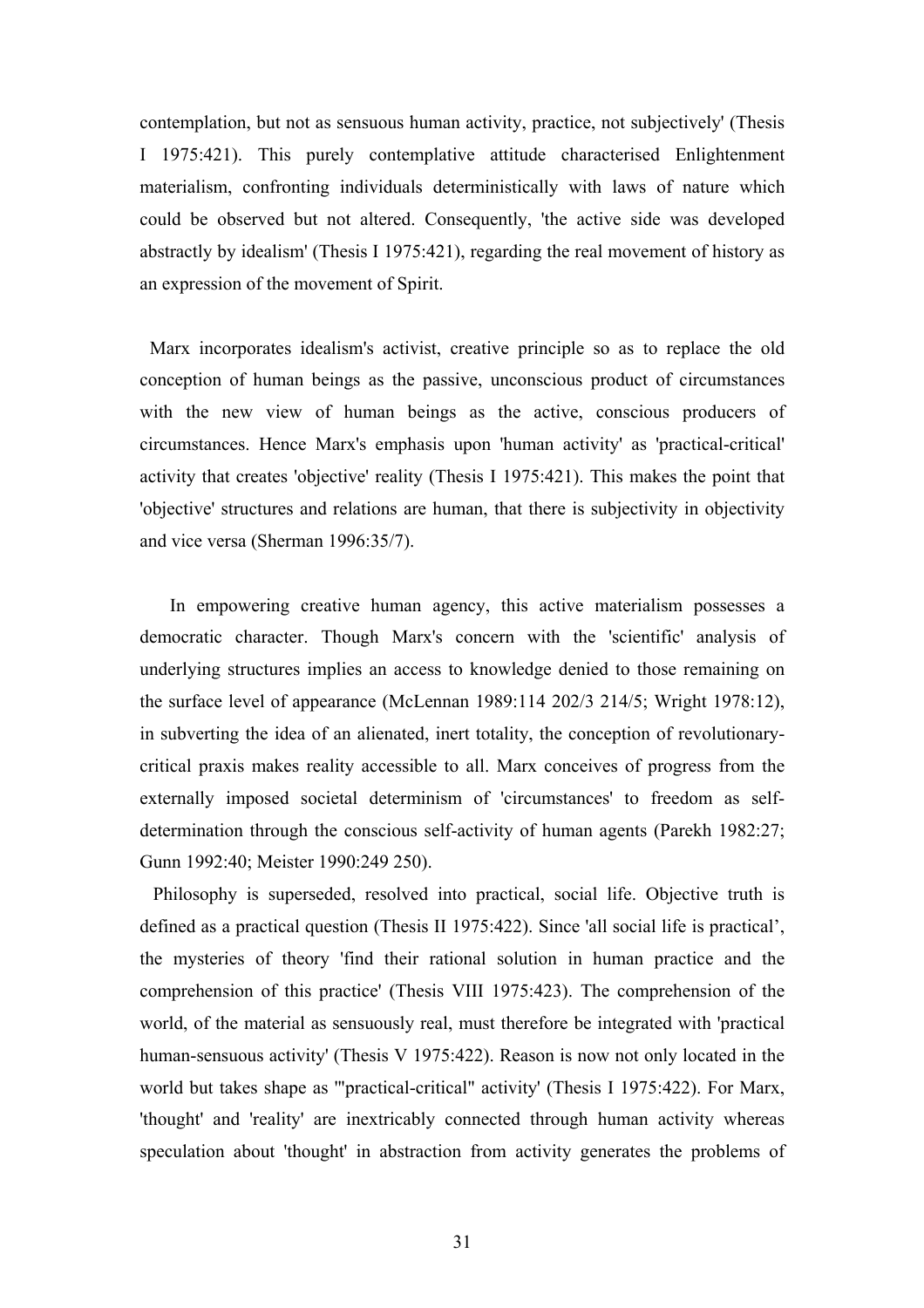philosophy (Thesis II 1975:422). Hence Thesis XI: 'The philosophers have only interpreted the world, in various ways; the point however is to change it' (1975:423).

Feuerbach's materialism, Marx argues, cannot understand that human existence is the product of the 'practical-critical' activity of human beings as conscious, deliberate agents. 'The materialist doctrine concerning the changing of circumstances and upbringing forgets that circumstances are changed by men and that it is essential to educate the educator himself (Thesis III 1975:422).

Passive materialism, transferring activity from the human agent to circumstances, possesses conservative implications which it avoids only by a dualism of the ideal and the real, dividing society into 'two parts, one of which is superior to society' (Thesis III 1975:422) in being raised above social determinism. This privileging of an ideal agency as the emancipator of society forms the basis of an authoritarian politics in which an elite is raised above the general social determinism. Consequently, philosophical materialism, like idealism, 'justifies the state, not on the pretext of organization but that of education' (Lefebvre 1972:33). This was precisely the historical fate of 'rational freedom' in having to become a lawful freedom within an abstract public regulating a coercive, competitive social order organised around private property. Law would force people to be free. Femia may compare Rousseau's advocacy of a 'superior intelligence' to educate people to submit to their 'higher self in the form of the general will with a vanguardism implicit in Marx's position (Femia 1993:119/120) but there is a reciprocity in Marx's position which is specifically designed to overcome the dualism of educators and educated (Thesis III 1975:422).

Marx's activist conception of 'revolutionary practice', asserting the 'coincidence of the changing of circumstances and of human activity or self-changing' (Thesis III 1975:422; Draper 1978:72/5), the view that 'circumstances make men just as much as men make circumstances' (GI 1999:59), roots out the philosophical basis of an abstract educative public. In the process, Marx explicitly renounces the revolutionary tradition which emphasised the minority seizure of political power to reshape society from above. Such authoritarian politics would engineer changes from without in the manner of the educational dictatorship of the 'rational' tradition whereas Marx would engender changes from within as a self-change on the part of the human agents. One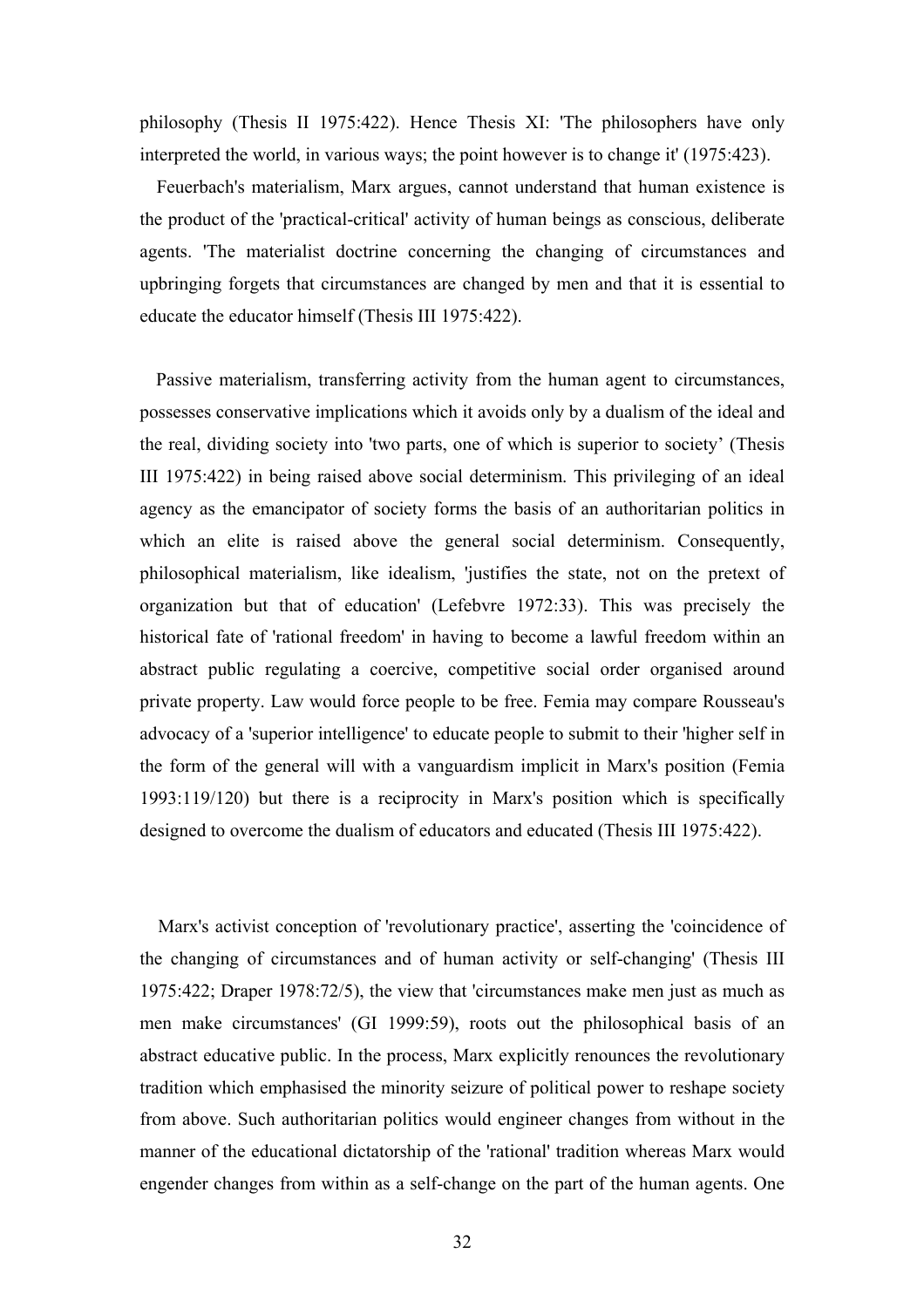has, therefore, to insist upon Marx's conception that the emancipation of the working class must be the work of the working class itself (a point reaffirmed in the *Circular Letter* of 1879 where Marx rejects the view that the workers are 'too uneducated to emancipate themselves and must first be freed from above by philanthropic bourgeois and petty bourgeois' (CL FI 1974:375).

The rest of this section explores the political implications of Marx's Theses, arguing for the centrality of praxis in transcending the 'rational' tradition by integrating the phenomenal and the noumenal through 'sensuous human activity' (Thesis I 1975:421).

By repudiating environmental determinism, thus overcoming 'the paradox of emancipation' in which change is conceivable only over the heads of those being emancipated (Femia 1993:118/21; Lindley 1986:169 ch 10; Benton 1982:15), Marx rejects the authoritarian educational implications of the old revolutionary - and 'rational' - politics. The Weitling-Buonarroti view that the masses are too determined by circumstances to emancipate themselves (Thomas 1985:110/1; Geras 1986:134/5 141; Draper 1986:30/4) replaces proletarian self-emancipation by emancipation from above via the ideal agency of self-appointed educators who have, somehow, escaped the general societal determinism (Geras 1986:141; Cleaver 1979:29). In contrast, Marx's active materialism makes the working class the (active) subject rather than the (passive) object of social change (Callinicos 1983:45/6; Draper 1977:59). The education of the working class is not supplied 'from the outside' by an enlightened elite but is a self-education generated by the working class themselves in the course of their self-development (Callinicos 1983:46/7). This shows how a new associative public is constituted through the proletariat as the non-bureaucratic universal class able to forge 'rational' bonds of universality and commonality at the heart of society as a new public without having recourse to the state. Marx argues that 'only the proletarians' can accomplish the 'new social task' 'for all society', abolishing the state and class - as 'the centralised and organised governmental power usurping to be the master instead of the servant of society' (Marx CWF 1974:250).

That Marx's 'proletarian' public or 'party' is a broad notion constituted by proletarian self-organisation is evident throughout his politically engaged writings, Marx calling for 'revolutionary workers' governments' constituted through 'local committees and councils or workers' clubs or committees' (Marx REV 1973:326) and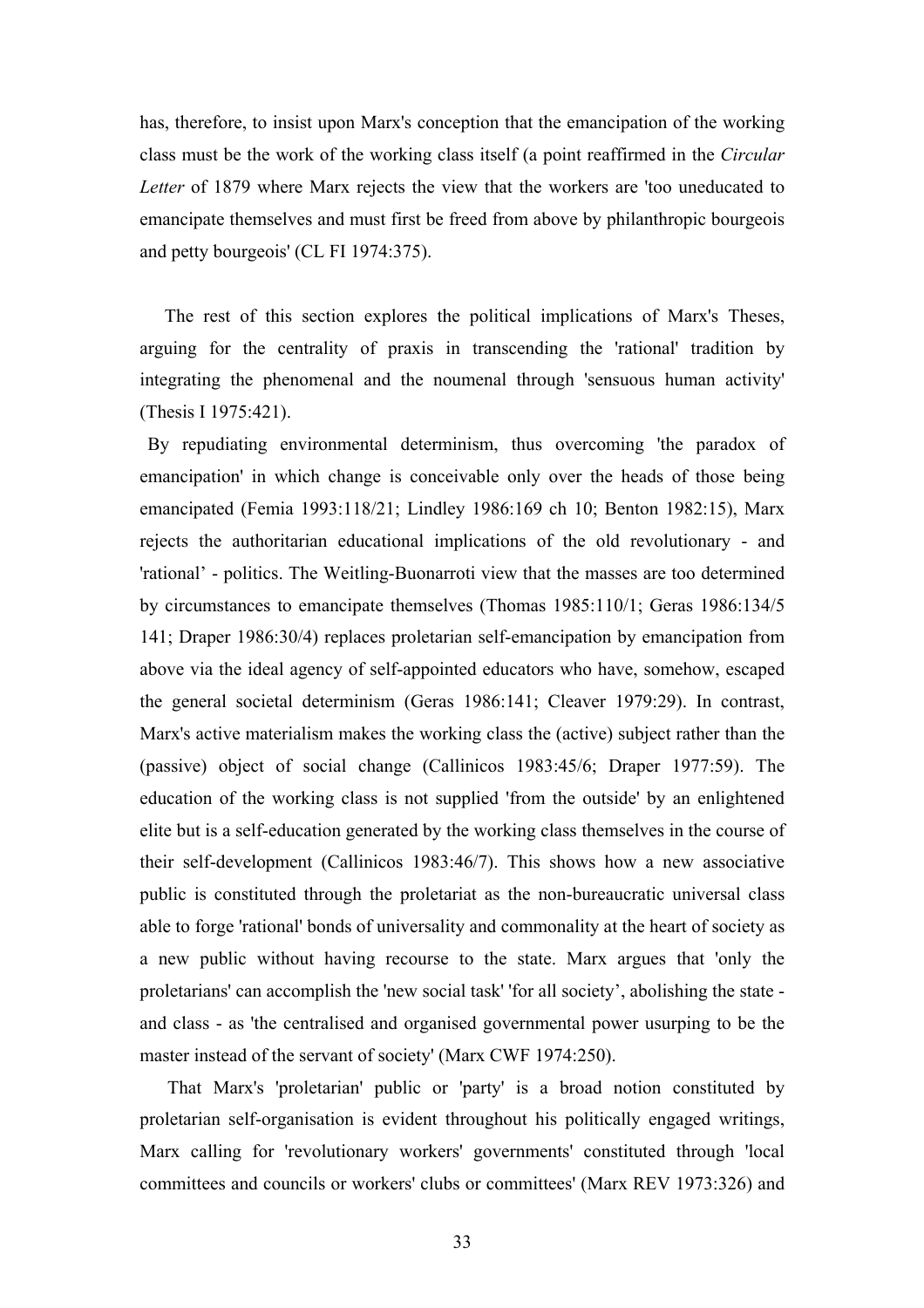'constituent assemblies of the proletariat' forming a civil state within the abstract state (Marx CSF SE 1977:84; Marx Instructions FI 1974:91 92; Gilbert 1981:226; Draper 1978:99/103 599/622). The International was especially valued by Marx for showing the proletarian capacity to generate publicity (Marx FI 1974:99 271). Marx's 'proletariat' is the crucial social agency in avoiding the historical incarnation of reason as a bureaucratisation, evident in both Hegel and Weber.

Through the conception of revolutionary-critical praxis, Marx is able to avoid the way that the thinkers in the 'rational' tradition had to resort to an external ideal realm or agency to embody and impose morality. Femia makes a direct comparison here between Rousseau's Legislator and marxism's vanguard party, praising Lenin's willingness to confront the elitist implications of marxism's redemptive project (Femia 1993:119/120). Presenting Marx's praxis as a democratisation of power, politics and philosophy challenges the arguments that Marx's materialism is linked inextricably with a vanguard politics (Laclau 1990:77; Post 1996:17 291 292 293 325). Marx exposed and repudiated the elitism and authoritarianism implicit in the old materialist determinism, particularly in the raising of an elite over society as an ideal/superior agency able to 'educate' human beings passively dependent on circumstances. With this in mind, his active materialism was designed to root out all possibilities for vanguardism (Meszaros 1995:675; Smith 1996:37/8; Draper 1977:48 50/1; Therborn 1976:332). That the theoretico-elitist model privileging politicians and philosophers raised above a societal determinism returned in the 'scientific socialism' of the marxist parties (Avineri 1968:147/9; Perkins 1993:25; Miller 1982:116 118/23; McCarney 1990:3) suggests a political failure to appreciate the democratic potentialities of Marx's materialism in subverting alienated social conditions (Psychopedis 1992:38/9) rather than any totalitarian potential in Marx's communism itself. Since neither orthodox nor western marxism could incorporate a shaping role for proletarian class praxis, proletarian self-development generating the new public was replaced by a model in which these capacities were supplied for the proletarian movement from the outside (with deleterious consequences for the communist public sphere) (Cleaver 1979:73/4; Cleaver 1992:127/8; Parekh 1982:164/5 168; Colletti 1972:375f; Lukacs 1971:68f 163f).

Marx's connection of praxis with proletarian self-emancipation is designed to overcome the elitism of educational dictatorships (Thomas 1985:110/1; Geras 1986:134/6 137/8; Draper II 1978:78; Draper 1986:39/42). Unlike Rousseau, Marx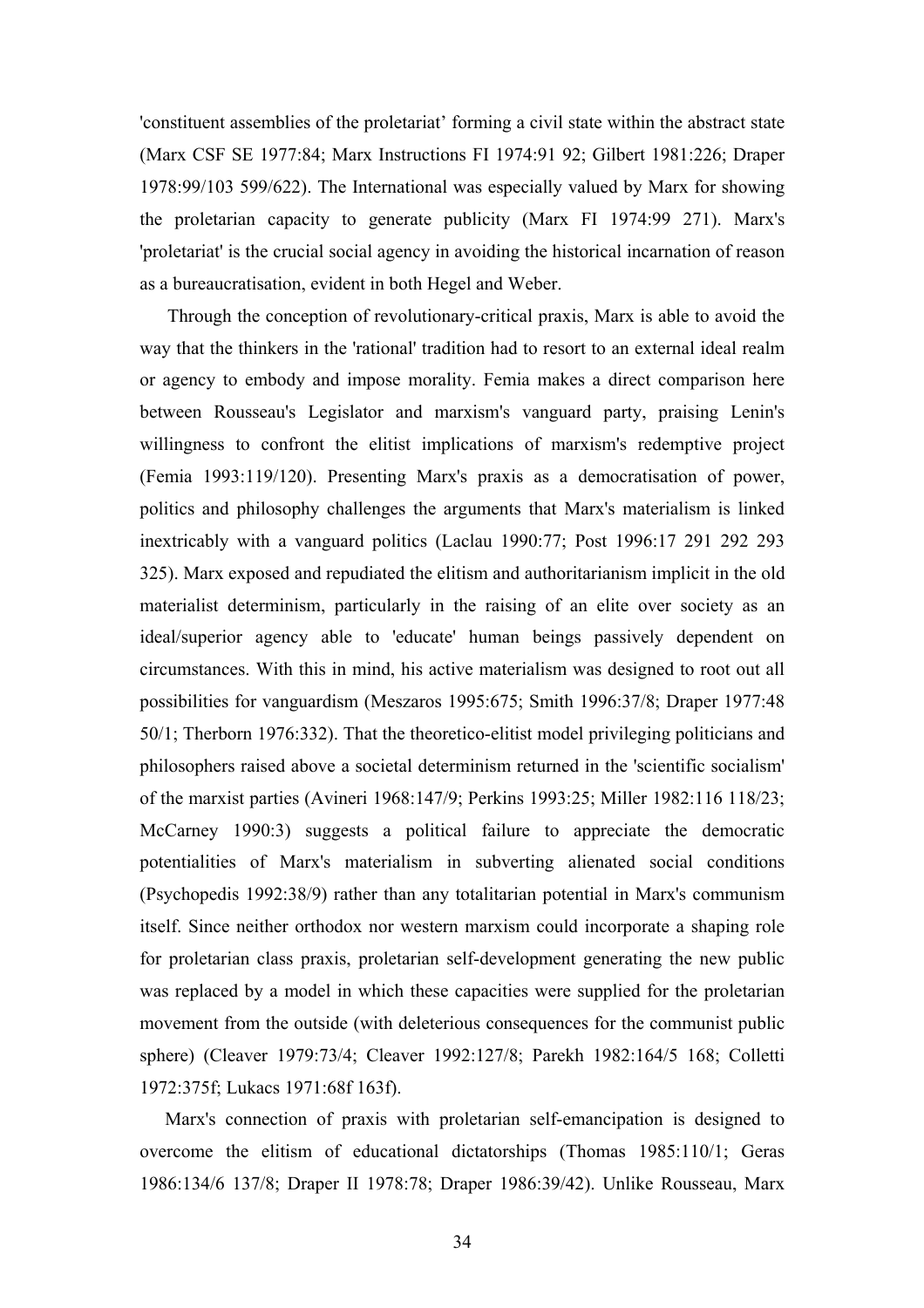had no need of the device of the Legislator as public tutor, generating the capacity for transformation and achieving a genuine commonality and universality from within civil society itself (Miller 1982:93/4), reconstituting individuals as free social beings as a process of self-transformation, without the need for external or ideal agencies.

This suggests Marx's pertinence to the contemporary 'participatory revolution' taking place through intermediate political actors outside of established institutions, and to new modes of political expression emerging in the (post?) modern world (Barnes and Kaase 1979:40f; Kaase 1984; Inglehart 1977; Forbes 1989:233/4; Forbes and Street 1986). Blocking this 'postmodern' politics in its democratic aspects, however, is Weber's rationalisation thesis. The hierarchies, dualisms and boundaries of 'rational' liberal modernity, whatever their normative, anthropological and democratic deficiencies, might be the fate of humankind. Weber certainly thought so and his view needs to be addressed.

# **CONCLUSION**

The purpose of the opening two chapters of this thesis was to construct and trace the development of the concept of 'rational freedom' with a view to establishing the normative and political character of Marx's communism. The basic theme has been that whilst the 'rational' tradition promised a rich, reciprocal definition of individual freedom, the realisation of its ideal community was blocked by two basic dualisms reason and nature, public and private.

This chapter has argued that Marx defined an affirmative mode of life which, in providing an environment for a fulfilling existence for each and all, embodied reason in the material life of society. Marx, with his conception of the human essence as creative self-realisation through history, is able to conceive of a 'true' public life which realises the 'rational' principles of reciprocity, interaction and intersubjectivity within actual social existence.

This chapter, therefore, constructs Marx's concept of the creative human essence so as to envisage that mode of life which would enable the realisation of that essence. By achieving communism as this 'true' public, morality and politics become coextensive with the practical lives of individuals in everyday social existence, no